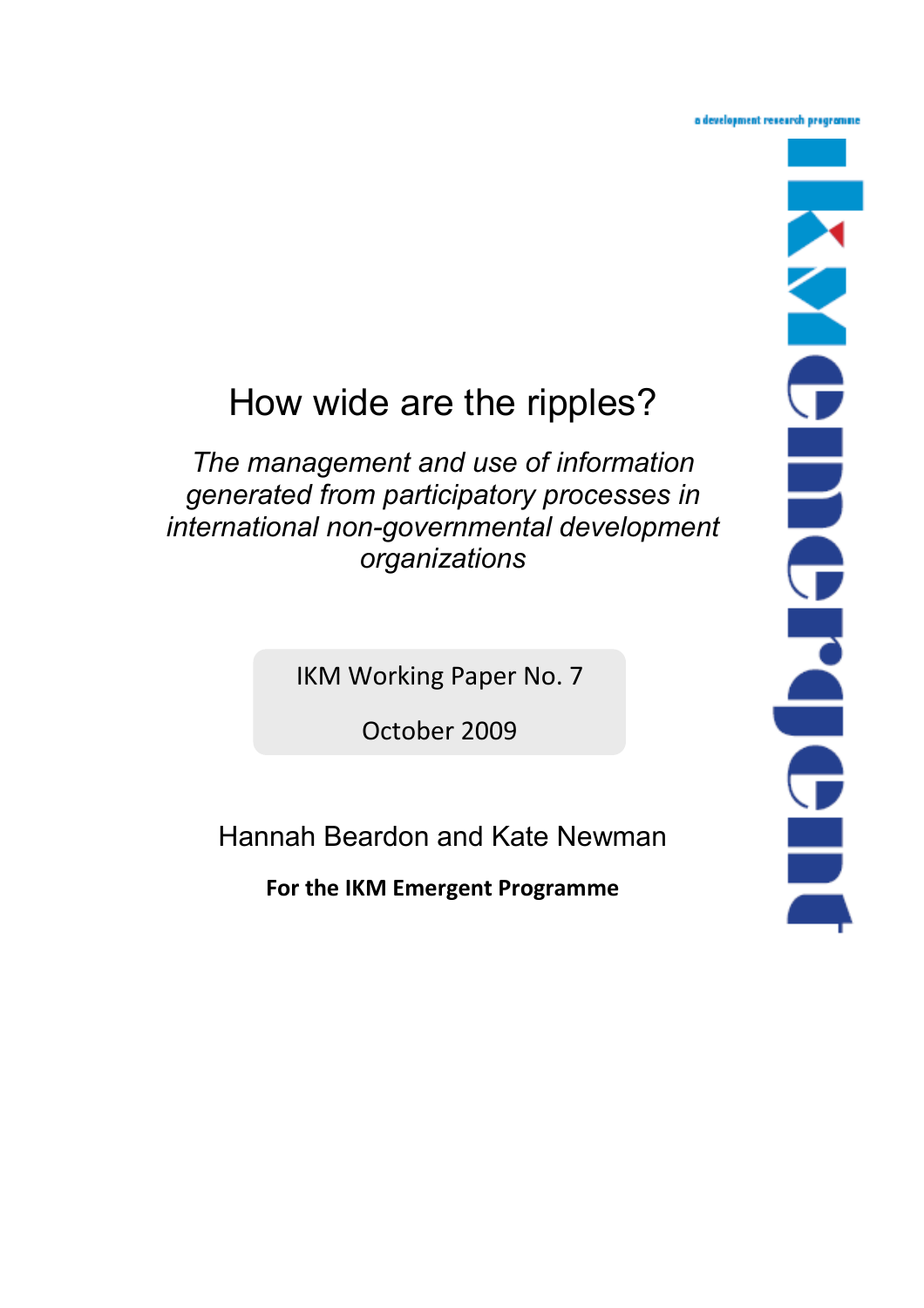# **About IKM Emergent**

In April 2007, a five-year research programme was approved for funding by the Directorate General for International Cooperation (DGIS), part of the Dutch Ministry of Foreign Affairs. The programme, Emergent Issues in Information and Knowledge Management (IKM) and International Development, will be known as the IKM Emergent Research Programme.

The objective of the programme is to improve development practice by promoting change in the way the development sector approaches the selection, management and use of knowledge in the formation and implementation of its policies and programmes. It aims to achieve this by:

- raising awareness of the importance of knowledge to development work and its contested nature;
- promoting investment in and use of Southern knowledge production of all types and origins;
- creating an environment for innovation, supported by research on existing and emergent practice, for people working in the development sector to raise and discuss means of addressing these issues; and
- finding, creating, testing and documenting ideas for processes and tools which will illustrate the range of issues which affect how knowledge is used in development work and stimulate thought around possible solutions.

#### **Colophon**

*IKM Working Papers* comprises a series of publications published by the Information and Knowledge Management (IKM) Research Programme. Some *IKM Working Papers* are written by IKM Programme members, others have been commissioned from leading experts in a given field. The content may not necessarily be the view or position of the IKM Emergent Research Programme.

*IKM Working Papers* are published and distributed primarily in electronic format via the IKM Emergent website at: [www.ikmemergent.net.](http://www.ikmemergent.net/) They are published under a Creative Commons Attribution-NonCommercial-ShareAlike 3.0 Licence and may be copied freely for research and educational purposes when cited with due acknowledgment.

## **ISSN: 1998-4340**

Published by: IKM Emergent Research Programme, European Association of Development Research and Training Institutes (EADI), Kaiser Friedrich Straβe 11, 53113 Bonn, Germany. [www.eadi.org](http://www.eadi.org/)

Series Editors: Sarah Cummings and Theresa Stanton Cover image: Ad van Helmond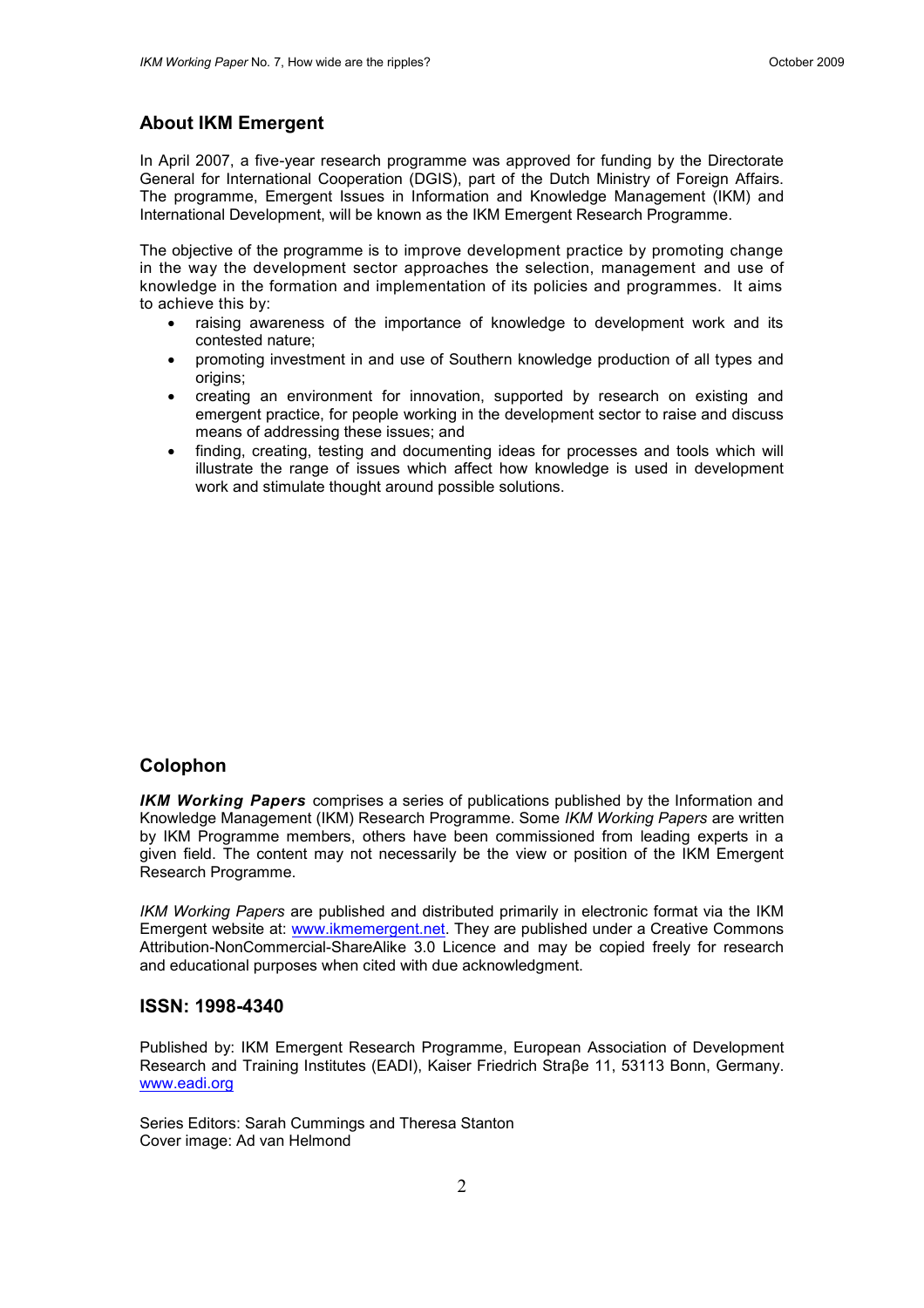# **Table of Contents**

| The potential of oral testimonies to broaden organisational knowledge 20 |
|--------------------------------------------------------------------------|
|                                                                          |
|                                                                          |
|                                                                          |
|                                                                          |
|                                                                          |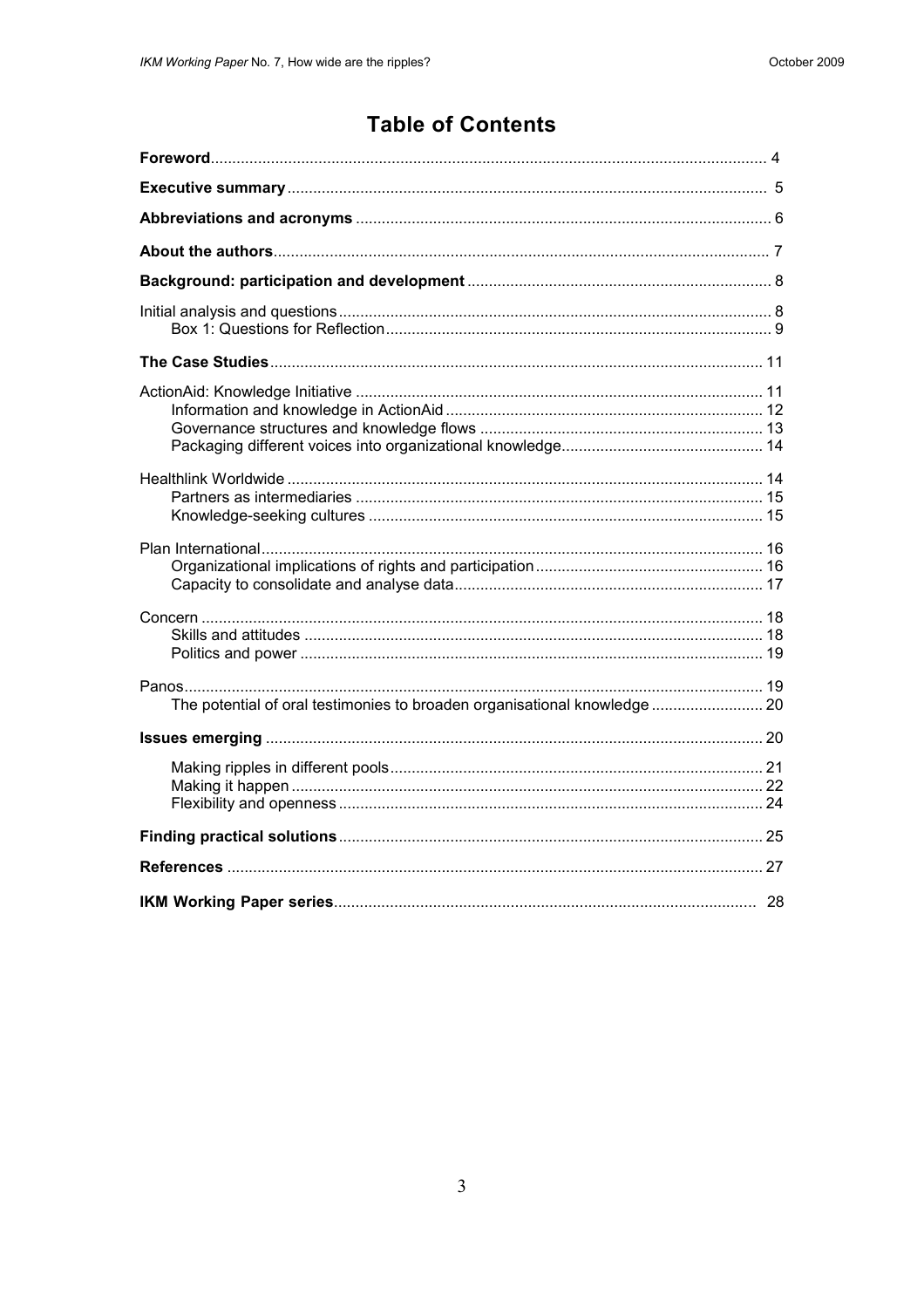# <span id="page-3-0"></span>**Foreword**

IKM Emergent is a research and communication programme founded on a critical analysis of current practice in the creation, handling and use of all forms of knowledge, including formal research, within the international development sector. IKM Emergent believes that historically the sector has adopted a too linear and simplistic understanding of how development takes place and therefore of how it needs to act to try and make change happen. As a result, the sector has generally based its work on too limited a range of knowledges from too limited a range of sources. IKM's starting point is therefore that: *'Understanding relevant multiple knowledges and having the capacity to identify, express, handle, use and share them are central to any effective development practice'*

From this starting point, the programme is looking at how agencies can or could improve their practice on the basis of improving their knowledge about their work. Such a process should involve information from a variety of sources: networks and other agencies, academic or consultancy-based research, operational information such as monitoring and evaluation, the communities in which they work. It seems that the process of finding out, listening and learning has its challenges in each case.

This working paper is one of two which IKM has commissioned to look at what happens to information derived from the participatory methodologies for project planning, implementation and evaluation, which an increasing number of agencies seek to employ. The working papers are not an end in themselves but the first step in a process of working, together with those who have participated in the research and others who may be interested, in learning about current practice, reflecting on it and seeking to improve it. Participative methodologies demand money from those who pay for them and time from those who contribute to them. If applied well, they contribute strongly to the empowerment of the communities involved and to the success of development initiatives with which they may be associated. They can also offer unique and often detailed information upon local realities and perspectives which can deepen our understanding of the processes in which we are involved. However, as this paper demonstrates, such learning does not place automatically and much of this expensively acquired and valuable resource is currently wasted. If you would like to be involved in the process of how to understand and apply the lessons from these papers, please get in touch with the authors directly or with myself.

Mike Powell, Director IKM Emergent [http://www.ikmemergent.net](http://www.ikmemergent.net/) [mike@ikmemergent.net](mailto:mike@ikmemergent.net)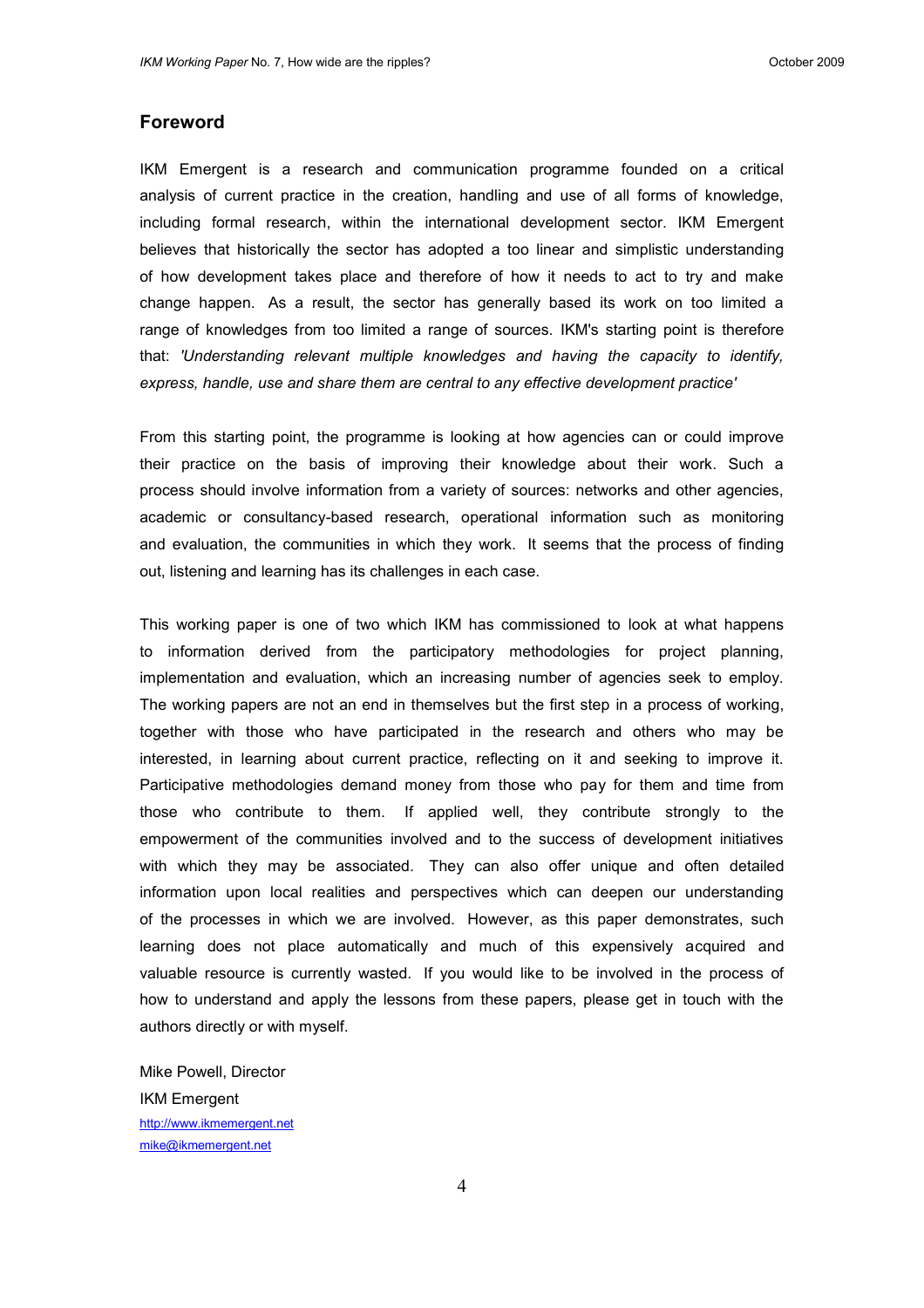# **Executive Summary**

The use of participatory approaches and methods has become ever more widespread in development organizations of all types and sizes, as they seek to transform their relationships, and contextualize their programmes and priorities with strong local input. There is a good and growing body of literature exploring the quality, effectiveness and scope of such approaches. However, the research that does exist tends to focus on the application or impact within its original context. Whatever the fundamental merits or difficulties with participatory methodologies, failure to make full and efficient use of information is a genuine knowledge management issue, and one which has implications for institutional relationships and structures.

As part of the IKM Emergent programme, we undertook a research and reflection process to explore how widely the information generated through participatory processes, especially at grassroots level, is recognized and used – whether in neighbouring programmes and parallel projects, or contributing to the body of knowledge which the wider organization draws on for learning, planning and policymaking. In other words, when you ask people to contribute their opinions and insights - how far do their voices travel? To what extent do they influence or add to the organization"s own knowledge, decisions and policies? And, in turn how do they add to wider understandings of development across the spectrum of development actors?

We conducted a literature review, spoke to people working in the field of international development, and facilitated focused reflection processes with staff from several international NGOs with a presence in the UK. We learned about how people, teams and organizations are working to amplify different and marginalized voices in policy and decision-making. We discovered that there is a constituency of people trying to improve the flow of information from the grassroots within their organizations.

However, we found a distinct lack of actual policies and procedures for strengthening and broadening the use of information generated through participatory processes in international development organisations. In fact, we found that some of the fundamental questions: What could this type of information be used for? Who should be using it, or paying it attention? How could it be stored, packaged or disseminated in order to have more influence? are in practice rarely being asked, let alone answered.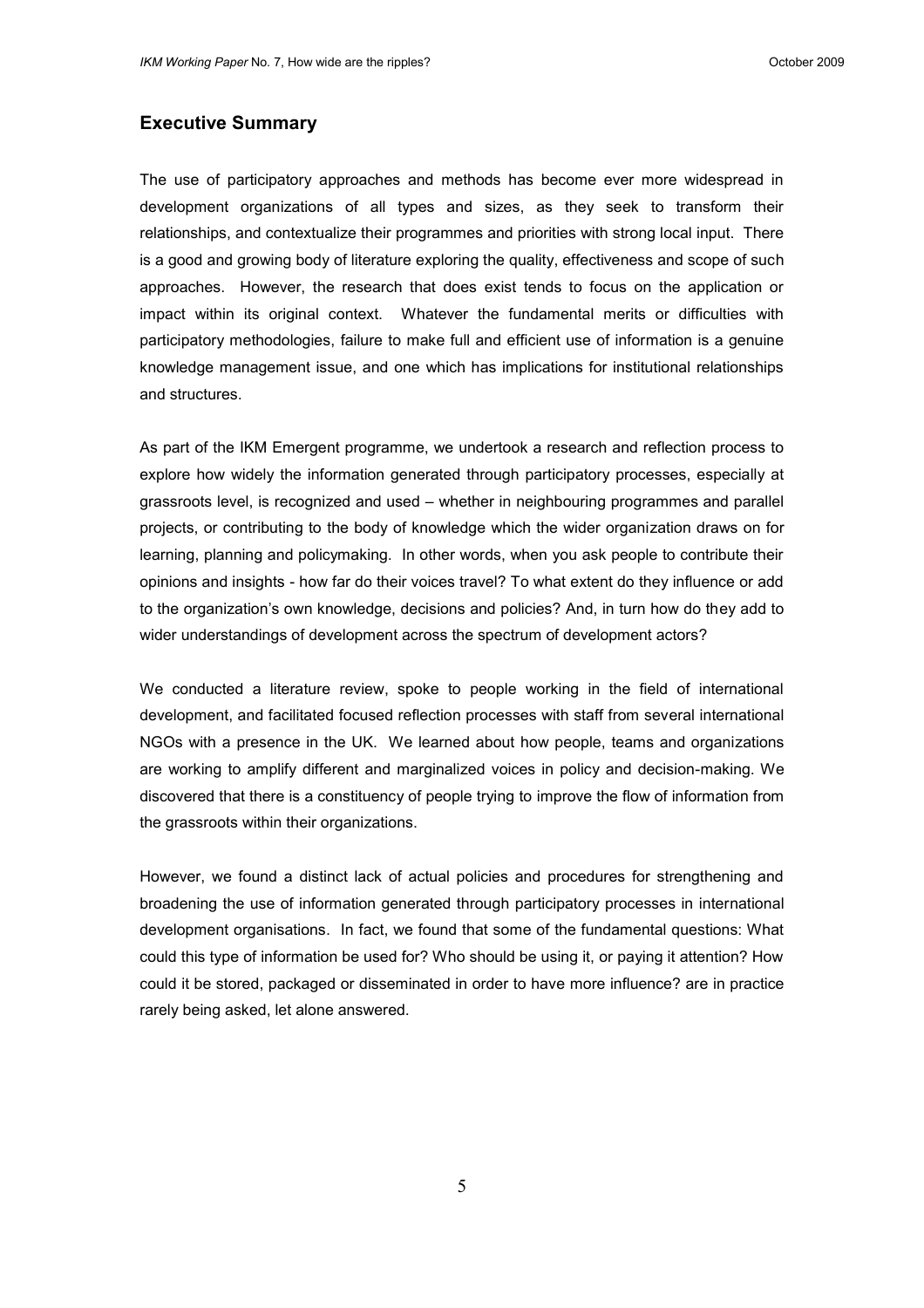# <span id="page-5-0"></span>**Abbreviations and acronyms**

| <b>ALPS</b>         | Accountability, Learning and Planning System                    |
|---------------------|-----------------------------------------------------------------|
| <b>CCCD</b>         | <b>Child-Centred Community Development</b>                      |
| Co <sub>P</sub>     | <b>Community of Practice</b>                                    |
| <b>DGIS</b>         | Directorate-General for International Cooperation (Netherlands) |
| <b>ICT</b>          | Information and Communication Technology                        |
| <b>IKM Emergent</b> | Information and Knowledge Management Emergent Research          |
| Programme           | Programme                                                       |
| <b>INGOs</b>        | International non-governmental (development) organizations      |
| KI                  | The Knowledge Initiative                                        |
| <b>PALS</b>         | Planning, Accountability and Learning System                    |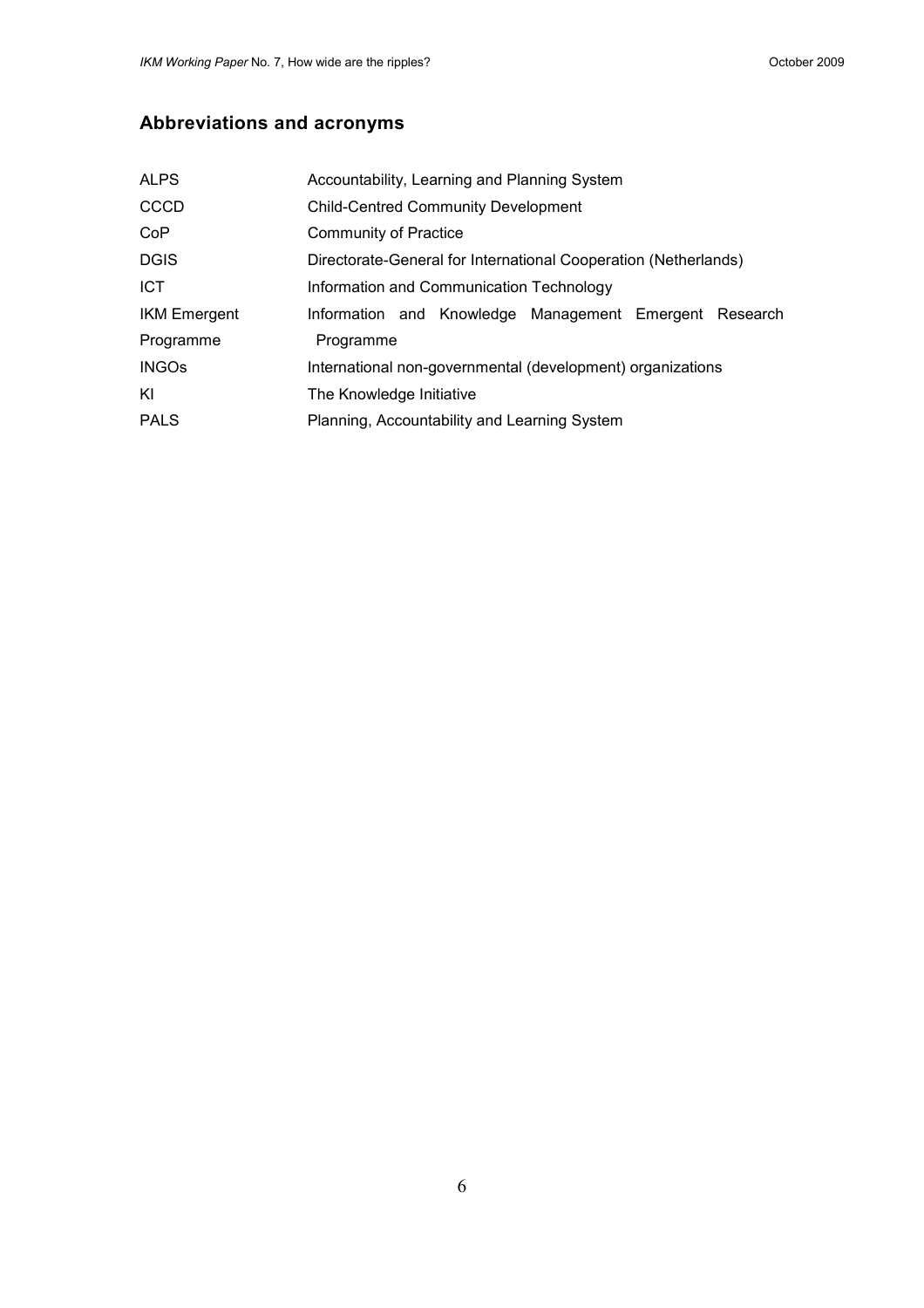# **About the authors**

**Hannah Beardon** works as a consultant with a variety of organizations, to explore and strengthen the role of information and communication in international development. Hannah has a decade of experience working on participatory methodologies, including the Reflect approach to adult literacy. This has fed into an understanding of how processes such as reflection and facilitated engagement can transform development organizations and relationships, an understanding which is at the root of Hannah's approach to her work. This work has included evaluations of development projects and processes using participatory techniques, design of knowledge management and shared learning tools and strategies, and the facilitation of multidisciplinary research teams. Hannah has also specialized in researching the potential of ICTs, including mobile technologies, to strengthen the communication capacity and information access of poor and marginalized people, and developed frameworks and methods for people to engage fully in planning for their use. She has published several papers in this field. [Hannahbeardon@hotmail.com](mailto:Hannahbeardon@hotmail.com)

**Kate Newman** is an independent consultant with a background in participatory development and adult education. She worked as part of ActionAid"s *Reflect* team for 10 years, supporting the evolution of the Reflect approach as it moved from a participatory approach to adult literacy and social change, to one that understood the importance of a broader recognition of communication in development. Since leaving she has been involved in various consultancies including NGO programme evaluations and producing learning and training materials to support participatory and rights-based development. She is currently completing a PhD which explores the tensions, challenges and opportunities presented when international NGOs work with a global human rights-based vision and organizational strategies, while also having a commitment to bottom-up development processes. [kate.a.newman@googlemail.com](mailto:kate.a.newman@googlemail.com)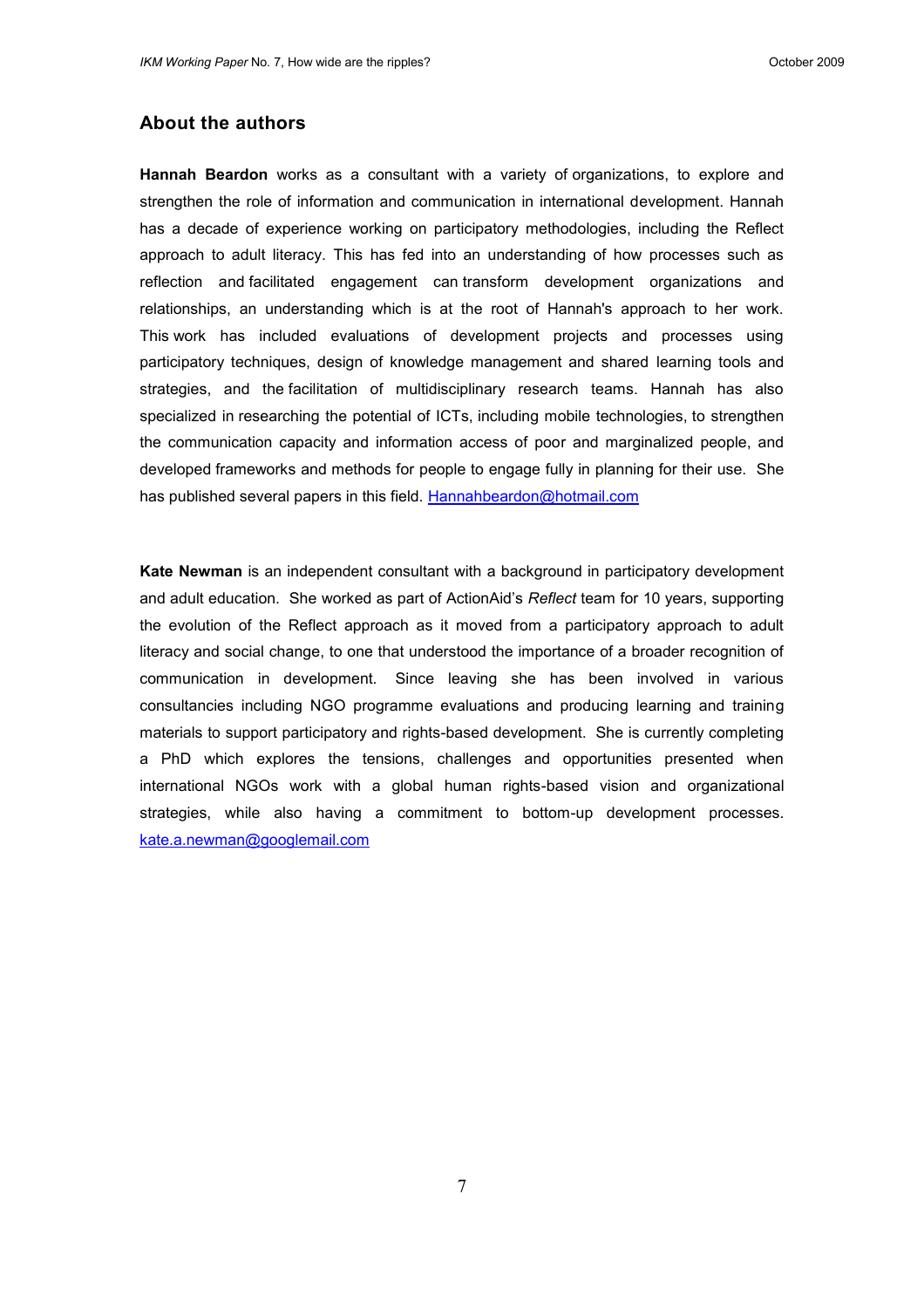# **Background: participation and development**

International non-governmental (development) organizations (INGOs) have for some time been transforming the way they relate to the communities they wish to serve and assist, supporting the fight against poverty through partnerships, policy influence and capacity building as well as the more traditional means of donations and services. Participatory approaches in development emphasize the importance of local knowledge, experiences and skills, supporting people to design, plan and act for their own development, and as such are widely used by INGOs from planning processes to impact assessment, auditing and other organizational procedures.

The outcomes of engagement with people to elicit their views, insights and knowledge should be of great interest and use to the organization carrying out the process, and, managed well, can improve the accountability and responsiveness of the organizations in question to their stakeholders. To broaden and diversify the knowledge base for development thinking and policy is a fundamental part of any transformative participatory process. Does this mean that international organisations managing participatory processes have not only the organizational imperative to manage and use this information well, but an ethical responsibility to ensure that the opinions, insights and knowledge they elicit are heard and acted on?

The roots of participatory theory and practice are in radical approaches from South Asia, Latin America and Europe which promote endogenous processes of development and social transformation. However, as these approaches have become absorbed into the heart of development orthodoxy, many claim they have lost their overtly political and transformative edge and as such become ineffective, as they cannot allow questioning of the premises on which development is based (see Waisbord 2008, for example). However, in our own experience and analysis, most INGOs really *do* want to respond to the voices of the poorest and most marginalized, they *do* understand the value of local knowledge and capacity, and they *do not* want to reproduce and strengthen existing power relations. So this research not only aims to understand the obstacles which get in the way of this type of relationship and process, but also to gather examples, large and small, of products and systems which try to overcome or address them.

#### <span id="page-7-0"></span>**Initial analysis and questions**

In order to draw together people with experience dealing with these issues, we reviewed the relevant literature, and presented our analysis of some of the main issues as we saw them. On the one hand, we identified management and accountability issues, which affect the ways in which organizations can or do elicit and use information. International non-governmental (development) organizations (INGOs) have dual accountabilities, to donors and communities, often requiring different or even conflicting approaches to planning and reporting.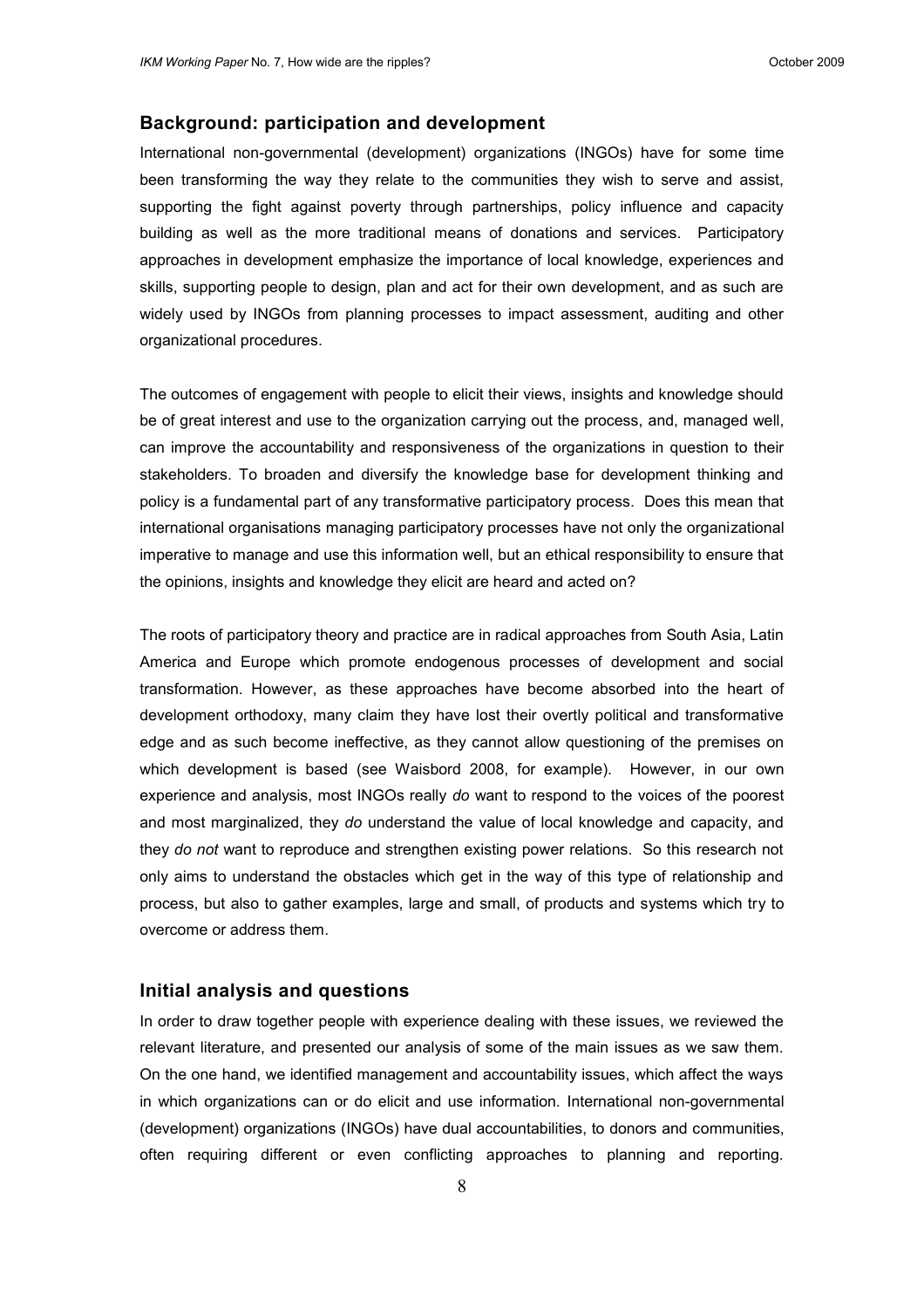Downwards accountability, and bottom-up learning (as explained by Power et al.), requires organizations not only listen, but to respond to the issues, concerns and recommendations raised. This entails letting go of the control of development, and this can be hard to square not only with the organization"s own objectives and approach, but with the needs of their donors to ensure specific outcomes and financial accountability.

On the other hand there are issues of language and culture. The work of INGOs is wide reaching; working directly with poor communities and local organizations and also with national governments and at international forums. While a range of perspectives and opinions may be sought to feed into work within a particular context, there are differences in language and culture between local and international, and between programme and policy which can be difficult to breach. As international NGOs strengthen their presence in international policy arenas, they are required to present their analysis in more exclusive, technical policy language, and employ people who can intervene powerfully in that domain. This requires, at best, the translation of poor people"s agendas into policy speak, and at worst a detachment of policy from grassroots analysis. In addition, there is a tendency amongst international development NGOs to represent the issues, needs and stories of change in positive and simplistic ways for their donors and sponsors, obscuring the complexities and political decisions and alignments that are a necessary part of the development process.

All of these are tensions which interfere in the free flow of information from grassroots participatory processes through international organizations to policy influence and decisionmaking. On top of which there are knowledge management issues of data storage and organization, and ethical questions which accompany them.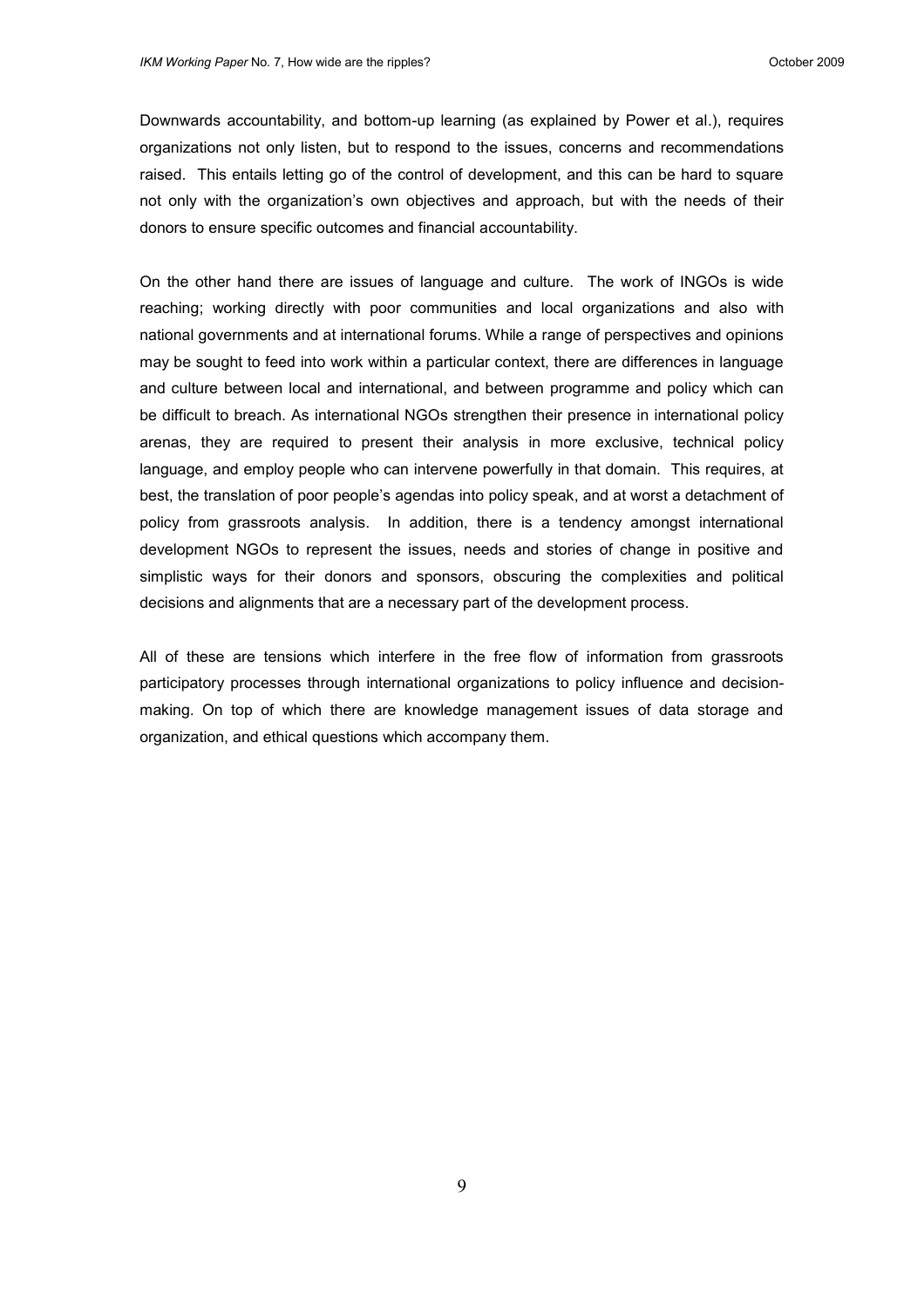# **Box 1: Questions for Reflection**

In order to explore the relevance of these issues with the people presenting case studies for the research, we developed a set of participatory tools, questions and reflection exercises, which could be adapted for more general use within their organizations. These were designed to provoke and facilitate personal and institutional analysis of how participatory approaches are used, how information flows, and what types of knowledge are valued for internal policy and decision-making.

A first reflection looked at how knowledge is valued and how information flows within an organization. We included questions such as:

- What kinds/sources of information do you rely on in decision-making processes? Is it different for different types of decisions?
- Where do you access information? What criteria do you use to assess whether it is reliable, useful, relevant, etc?
- What are the points in the organization where information is generated, stored and accessed? (suggesting the use of a systems diagram to visualize this, to show the linkages and flows and enable further analysis)
- Who controls these points, inputs into them, accesses them? What power relations influence them?
- What kind of information feeds into the organization's understanding of the issues it works on (poverty, climate change, HIV, women's rights, etc.).
- Where are major decisions made? Who are the key actors in this process? What information do they have access to, or consider relevant to inform these decisions?

The second reflection looked at how participation is used and conceived within the organization:

- What has been your experience with participatory approaches in relation to your work? What types of participatory processes are used for what purposes throughout the organization?
- What is considered as good quality participatory practice? According to what/whose criteria?
- Where does information generated by participatory processes (you have been involved in) sit in the information system discussed in the previous reflection?

We asked people to look at a specific participatory process, or a grassroots information product (perhaps using a tree diagram to analyse the roots and fruits of this experience) and to explore how the process was developed, for what purpose, and how it was situated within the broader organizational context and goals. And then to look at the impacts, learning and communication and dissemination of the process, and in particular how closely controlled this was. This allowed group reflection on a healthy environment for upwards information flows, as well as the types of products or strategies which can make it happen.

In conclusion, the groups were asked to link the analysis from the two sessions, and identify lessons relating to how information is valued and packaged. And to address the following questions:

- What key issues and opportunities have been identified in the reflection process?
- How can you build on this within your organization? Who else do you need to involve and how?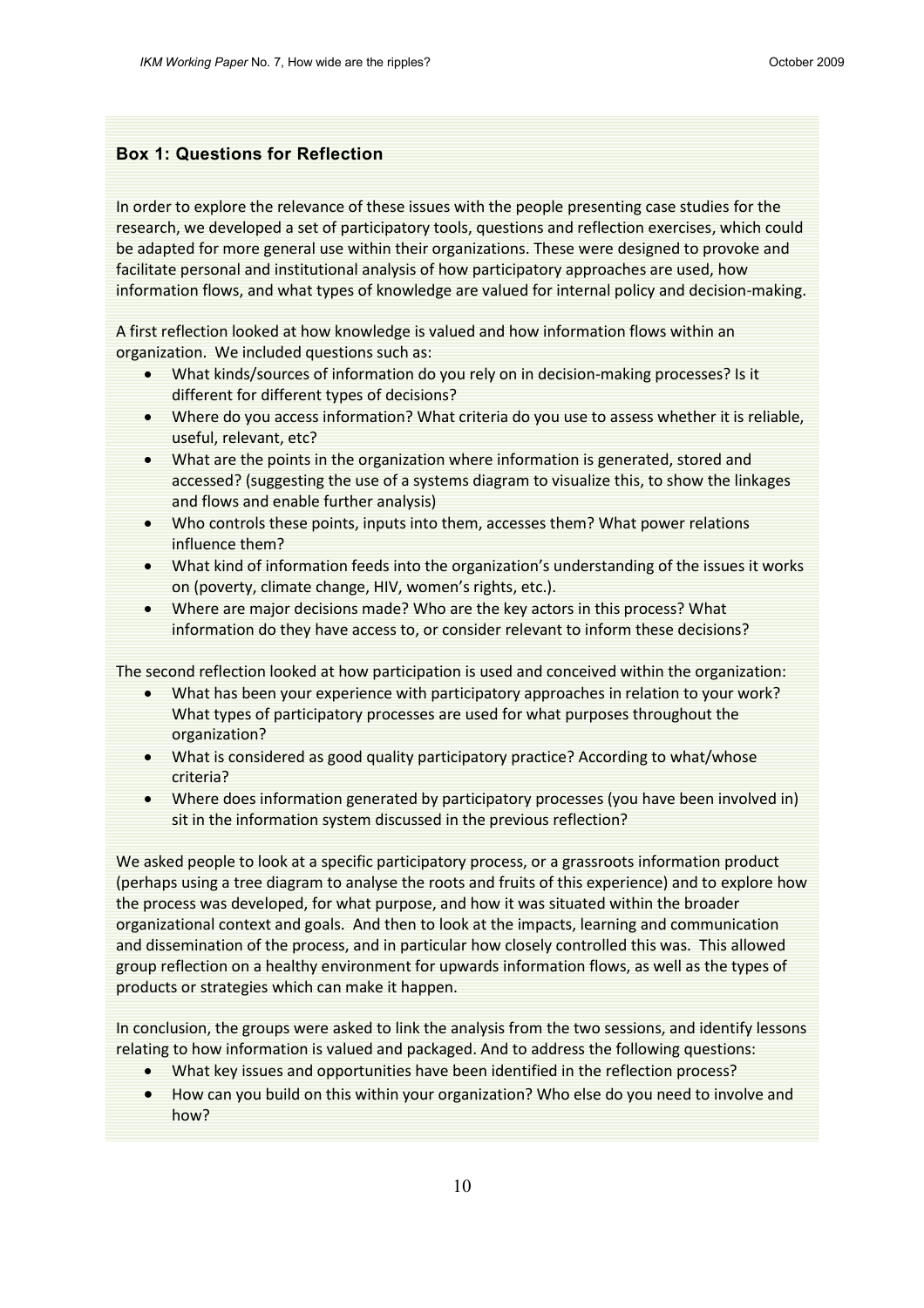# <span id="page-10-0"></span>**The Case Studies**

The issues we identified through the literature review resonated with the experience and objectives of a large number of organizations and individuals working in international development. To capture this range of experience, the research process has been open and inclusive, and various practitioners and researchers, including individual consultants, small organizations and large non-governmental or academic institutions contributed insights and examples. However, we also focused on in-depth consideration of the use of information generated through participatory processes in specific international NGOs, and more specifically the strategies and products developed to enhance this.

The organizations involved were Healthlink Worldwide, Plan International, ActionAid International, Concern and Panos, all of whom volunteered to participate in the research in order to increase their own learning as well as share their relevant experiences. The issues vary depending on the size and structure of each organization and so do the responses. While some of the strategies are at institutional level, such as Plan"s and ActionAid"s learning, accountability and planning systems, or Concern"s accountability framework, others are much more focused and concrete, such as Panos" oral testimonies, Healthlink"s communication for social change or ActionAid"s qualitative scenarios.

The case studies were developed based on the questions for reflection (Box 1), in some cases through a participatory reflection process, notably in the case of Healthlink who dedicated a day to the exercise, and Plan who developed a reflection across teams. In other cases, the questions were explored through more informal conversations. In all cases, the process was designed not only to understand what the organizations themselves were doing, but to link them to others with relevant experiences, and encourage them to think further about the issues and their strategy for dealing with them. All of the people and teams involved planned to follow up on or extend the reflection process, for example, a lunchtime talk to staff in Panos, and a deeper reflection using our questions in Plan Philippines at the end of their current planning process.

The case studies as presented here were written up by us based on our notes from the meetings and reflection sessions and shared with those involved for approval before including them in this report. We have focused exclusively on the issues we felt were most relevant for this specific piece of research.

# <span id="page-10-1"></span>**ActionAid: Knowledge Initiative**

ActionAid International is a large international NGO, and works with local partners in 42 countries in a broad range of anti-poverty activities. Since 2003, the organization"s head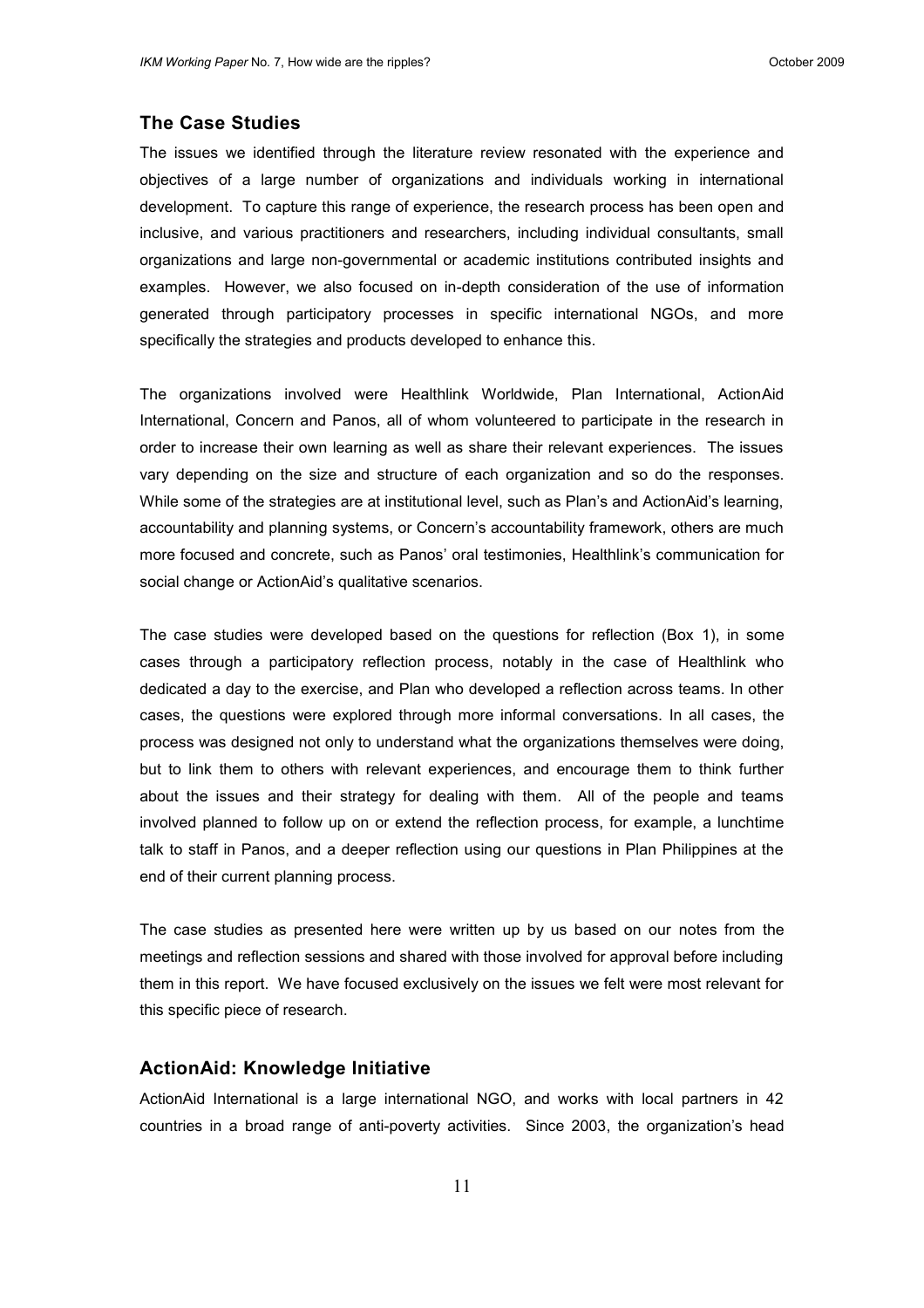office has been in South Africa, and they are in the process of transforming their governance structure to make all country programmes equal partners in organizational decision-making.

The organization"s Accountability Learning and Planning System (ALPS), provides a coherent structure for all of the obligatory planning and reporting processes, and makes participation of diverse stakeholders central to the learning and planning process. The Accountability Learning and Planning System (ALPS*)* provides the systems, principles and values, and demonstrates political will, to include grassroots voices in the organization"s decision-making processes $^{\rm 1}.$ 

The *Knowledge Initiative* in ActionAid supports the organization to deepen and broaden existing organizational knowledge and make it more available and useful to a wider range of people. This involves identifying knowledge and understanding on specific issues generated directly through ActionAid"s work as well as from the wider development community. The Knowledge Initiative promotes linkages and connections, involves communities in analysis, and promotes constructive, progressive and critical thinking, grounded in practical work and opportunities. To do this, they have employed a variety of mechanisms and tools, including fellowships, action research, courses, immersions and discussion forums. We spoke to Jorge Romano and Kate Carroll, from the Knowledge Initiative, about the issues and the innovative approaches they have been testing to diversify organizational knowledge about poverty.

#### <span id="page-11-0"></span>**Information and knowledge in ActionAid**

 $\overline{a}$ 

Knowledge is a key organizational resource, but while information can be easily transferred, knowledge is only created once information is analysed. This is an intellectual learning process which allows for new ideas to be generated. However, most of ActionAid staff are activists; it is an organization of action. As such, there is little transfer of actual knowledge in the normal working culture of ActionAid. *This means that information generated through participatory processes will not be translated into new organizational knowledge without a deliberate and facilitated process.* 

 $1$  Unfortunately, due to time constraints we were not able to have an in-depth conversation or reflection with those responsible for shared learning, the key ALPS custodians, but they signalled their interest to participate in ongoing research in this area. Of particular relevance is ActionAid"s work on grounded advocacy which looks specifically at how diverse perspectives, experiences and voices can generate policy and advocacy initiatives at the national level. However, while those working in shared learning can identify many interesting products used to strengthen these knowledge flows they also emphasize the wider struggle they have to create the necessary systems and culture to enable ALPS processes to reach their full potential.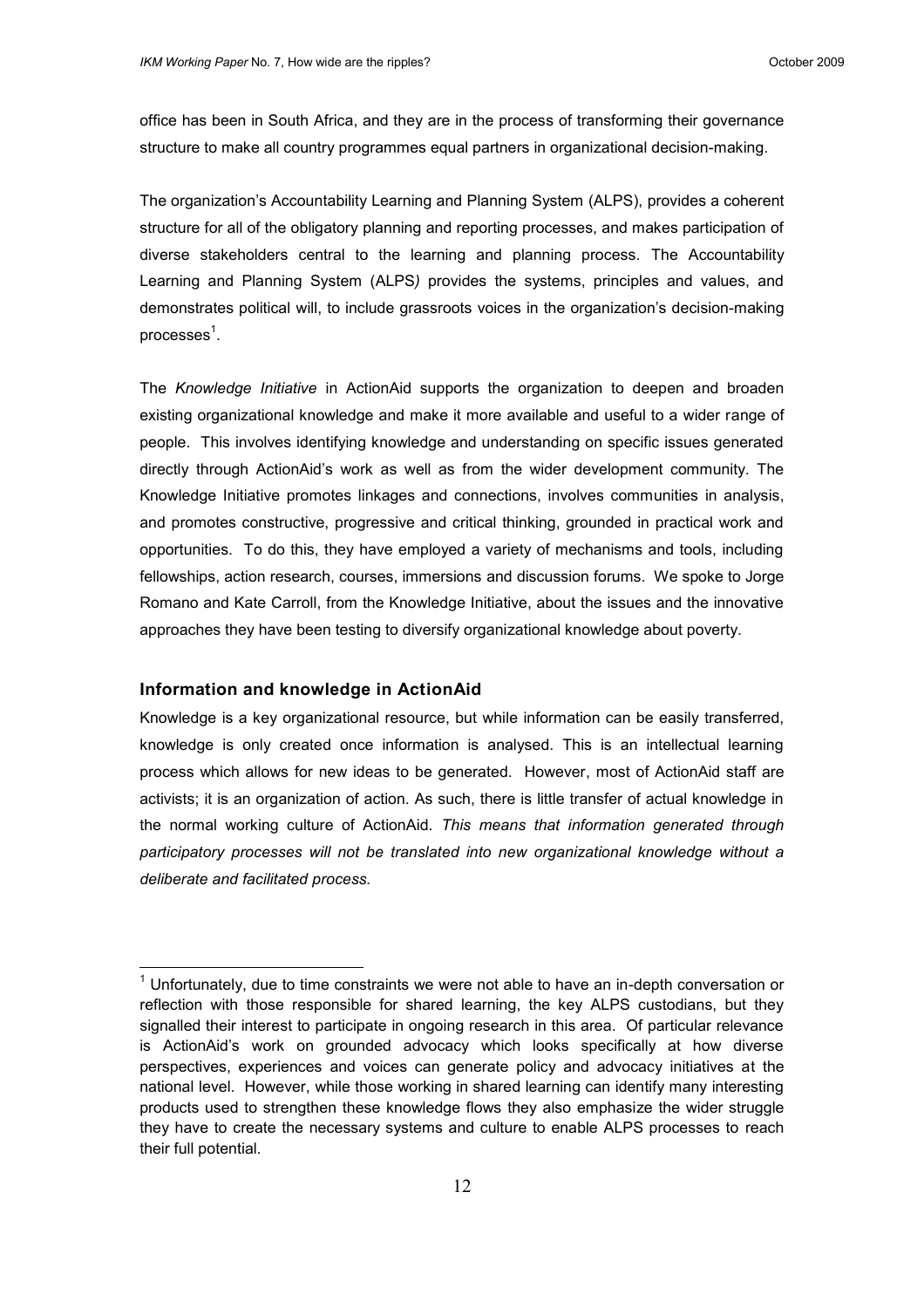The Knowledge Initiative aims to change the institutional culture so that knowledge is more valued, and part of this is looking at how knowledge helps us to understand poverty, linking it directly to the achievement of the organization"s mission. The Knowledge Initiative (KI) works to broaden the sources of information and knowledge on key issues, to satisfy the information needs of the organization. This involves mapping existing knowledge inside and outside the organization, and linking to information flows within the organization such as the annual reviews and plans. *There are challenges regarding the time and space to listen and respond to people, within the framework of the wider organizational priorities, capacity and expertise.* 

#### <span id="page-12-0"></span>**Governance structures and knowledge flows**

The governance structure of ActionAid, while allowing a large degree of national autonomy, has been quite centralized internationally. The international secretariat makes decisions which affect the whole organization, including the national affiliates, and while these may participate in decision-making process, they might not have the time and capacity to do so, especially at what is often very short notice. This is because issues are generated from the secretariat and the country programmes are invited to participate, but the issues or timing may not be appropriate. So participation from the national programme is based on their identification of the issue as relevant. It would be a more international model if issues were generated from the country programmes and internationalized, rather than starting at the centre. This should happen with the consolidation of the confederation model, which will increase the role of national affiliates in decision-making processes, and experience on the ground will be a much stronger element of the information flows and decision-making processes.

The current situation means that knowledge gained from grassroots experiences gets weaker along the chain, and is unlikely to reach international domains. Furthermore, many of the people working at international level do not have any country level experience, which complicates communication between national and international staff.

However, there are examples of how local and national experiences can inform and transform organizational approaches and understandings. This is clear through an examination of the transformation of ActionAid"s approach to child sponsorship. In a break from the traditional model, ActionAid Brazil began to implement child sponsorship together with rural unions and pastoral groups to ensure that decisions and plans around the allocation of sponsorship funds were made locally. This had the outcome of making the model, and the work implemented, more political and accountable. Other staff and partners in ActionAid Brazil visited, learnt about the approach and outcomes, and developed this into new knowledge and approaches. This spiralled, as the experience was written up and shared internationally to support a review of the traditional child sponsorship model.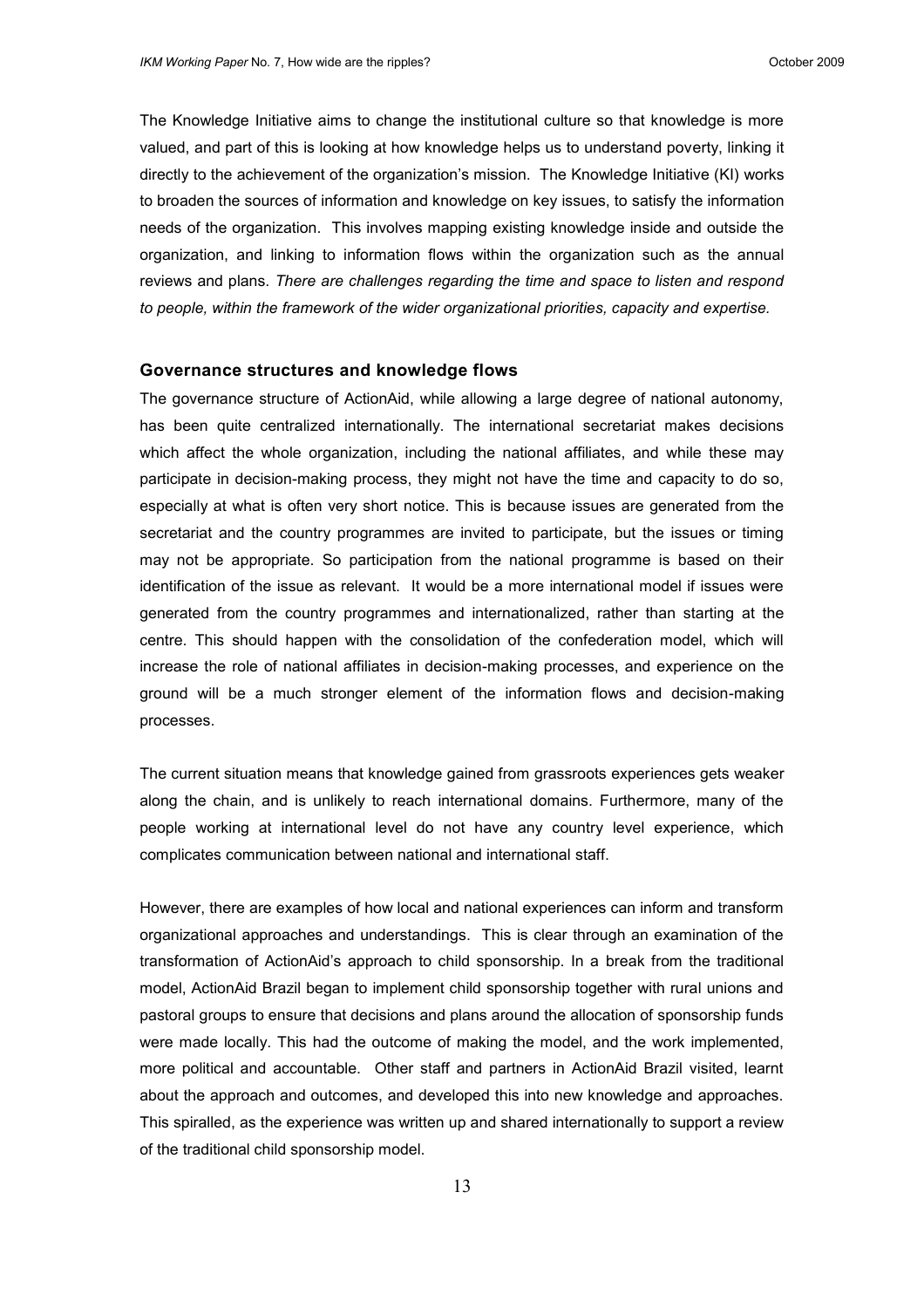There were many reasons why the work at the local level was able to have such a wide impact. The structure of the newly established country programme was key as child sponsorship information was an integral part of several areas of work, from finance, planning and management to communications and fundraising. This enabled information to flow, and be integrated into new knowledge and approaches in different fields. Furthermore, ActionAid Brazil made a lot of effort to link to international processes and contribute to organizational debates, seeing their role as translators of international debates to the Brazilian context, and vice versa. There was a policy that a range of staff should attend international meetings (rather than it always being the country director who attended), and each staff member was encouraged to work on international issues and develop their own plans in relation to international plans and strategies. *This shows how an intentional process with strong leadership can facilitate a greater flow of information from participatory processes and from the grassroots, but it also illustrates the organizational implications of this.*

#### <span id="page-13-0"></span>**Packaging different voices into organizational knowledge**

One of the key products the Knowledge Initiative will be working on is "qualitative scenarios", developed from interviews with key social change and development actors in different countries, such as leaders of social movements and civil society organizations, ActionAid staff, academics and journalists, and different communities. These scenarios will be drawn on to illustrate key issues around poverty and people"s struggles. They are designed to influence and ground policy within and outside ActionAid. Another tool the Knowledge Initiative has used is the "critical story of change", which seeks to give a narrative of how change happens where ActionAid is active in particular themes or issues. A perceived success story is analysed through a participatory process which provides an opportunity to explore the complexities of relationships and dynamics which come into play where ActionAid is working and contribute to change. *The knowledge initiative recognise that they need to work with the organization as it is currently structured, and adapt their work to match the organizational culture. They are therefore using specific strategies and products to capture diverse voices from across the range of actors, and ensuring these are relevant to wider organizational interests and processes*.

### <span id="page-13-1"></span>**Healthlink Worldwide**

Healthlink Worldwide works with over 50 long-term partners in more than 30 countries to provide health information, and enable active participation in health policy and development. The topic of this research, participation and the promotion of the knowledge and information generated or captured by it, is fundamental and central to Healthlink"s work and approach. They champion participatory approaches to improving access to knowledge and promote inclusive development dialogue to improve health and wellbeing. They develop innovative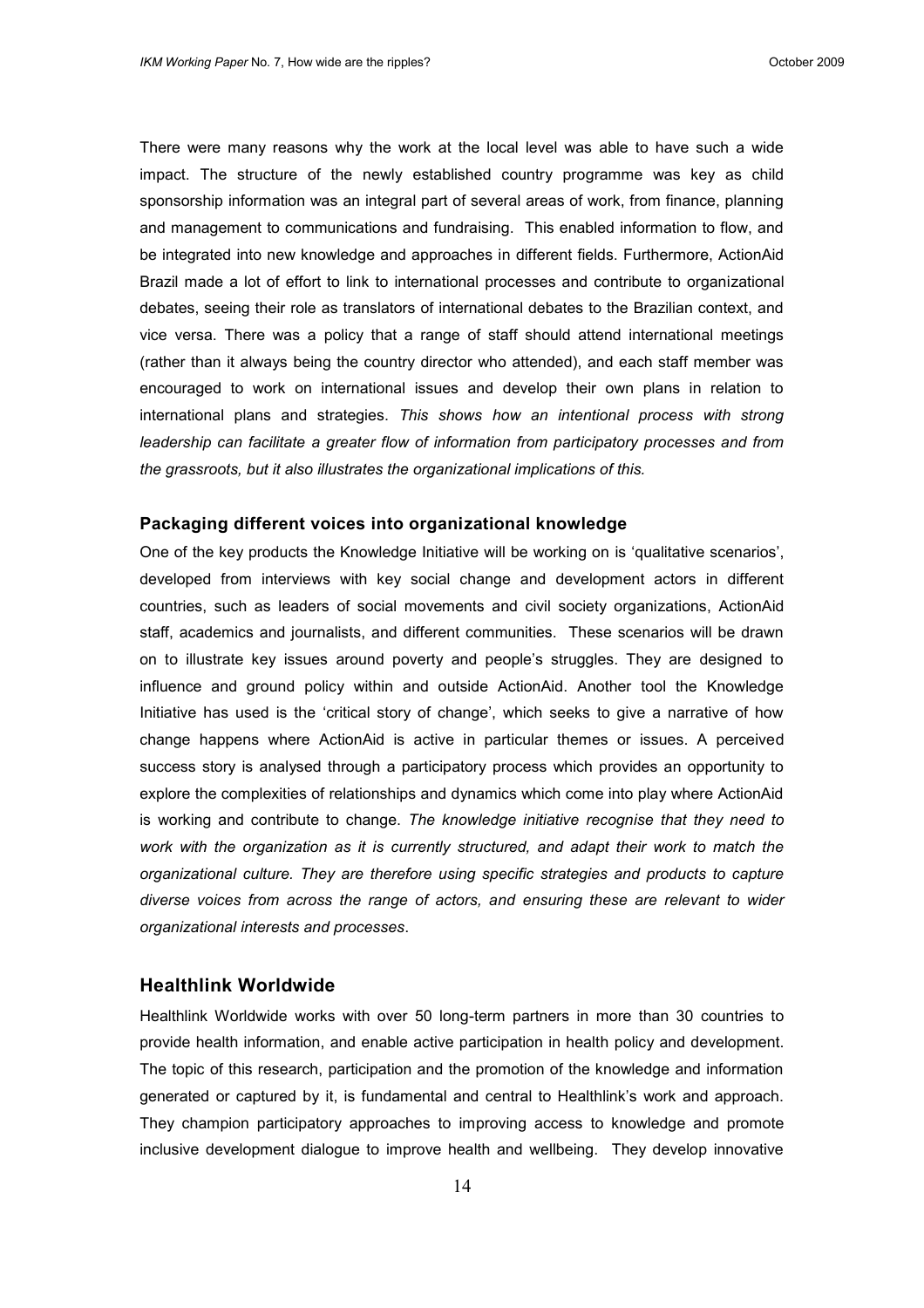knowledge and communication processes which empower people to voice their health needs and have those voices heard. This includes creating resources, supporting resource centres, helping organizations to evaluate what they have learned, communication training, providing access to information, and promoting advocacy. We spent a day with Healthlink staff in London facilitating an exploration of the questions in Box 1, as part of their annual review process.

#### <span id="page-14-0"></span>**Partners as intermediaries**

The whole culture of work in Healthlink is participatory, and all of their programmes and workshops are designed with partner participation. There is also an emphasis on linking between partners, so that they can learn from each other, contribute to reviews of each others" work and so on. However, as all of Healthlink"s work is done through partners at national or local level, the issues of how grassroots participation processes function or influence other work is inevitably tied up with organizational and partnership issues. Healthlink's own staff find out about programme-related activities through partners, and while after-action reviews are held to assess the effectiveness of work done, the nature and extent of participation by community members depends on the partner"s own working culture and values. *This suggests that an interesting discussion could be had on partners that are chosen, and the types of partnership which facilitate good information flows from participatory practice.*

#### <span id="page-14-1"></span>**Knowledge-seeking cultures**

Healthlink's mission is to facilitate the sharing of learning and knowledge, and within their offices they also have a strong culture of learning. Staff consider that knowledge-seeking behaviour is central to how people are recruited to the organization, how their work load and priorities are managed, and how they relate to each other. As Healthlink is a relatively small organization, sharing of learning and ideas through personal relationships and informal conversations is fairly easy. Staff reflected that while the organization does have formal knowledge management and information sharing systems which they all use, they often find that knowledge and information is shared informally.

However, this knowledge seeking and sharing culture and approach is not necessarily shared by the partners on whom they are dependent for access to information generated through programme activities, and in particular grassroots participation. In practice, this means that more of the learning is about methodologies and how to use particular participatory processes, than about community perspectives and analysis, for example "What are good health solutions in practice?' Furthermore, the organization's focus on health, while giving a strong focus to the work and common ground with partners, limits the space available to respond to the range of issues emerging through partners and the participatory processes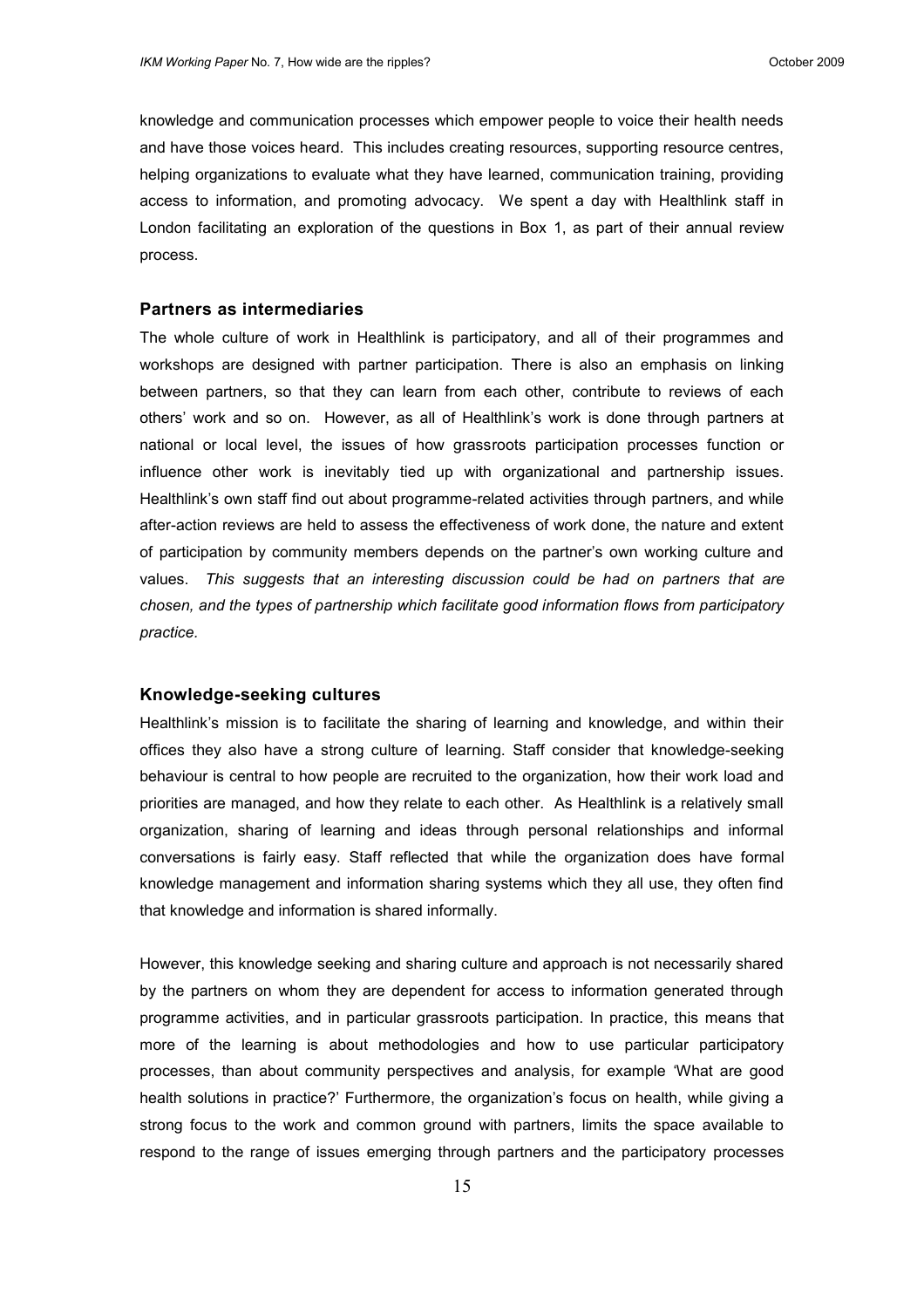that they facilitate. However, in general, staff reflected that shared values and strong, honest communication were based on trust and confidence, which itself is developed over long-term relationships with partners. *Relationships which continue over several different projects, tend to create deeper and richer learning partnerships; and therefore greater knowledge transfer.*

# <span id="page-15-0"></span>**Plan International**

 $\overline{a}$ 

Plan International is one of the largest INGOs working on development, and since 2003 has adopted an approach called Child Centred Community Development, to which participation of children and their communities in setting the plans and objectives of local work is central. The approach evolved out of the practice of various Plan offices in Asia and has a strong focus on rights. In order to support and deepen the approach, a new planning, accountability and learning system (PALS) has been designed, which is currently being rolled out. While locally, participatory techniques and approaches have long been used in planning activities, PALS supports their use in setting broader and longer-term programme objectives, as well as implementation and monitoring. Annual participatory programme reviews ensure the inclusion of perspectives of different stakeholders in the continual reassessment of objectives and plans.

Plan is starting to identify a need on the ground to use information better, and link this to global level processes around embedding the Child Centred Community Development (CCCD) approach. They have conducted a knowledge audit, looking at where information comes from, how groups share, what information and knowledge resources exist and how they can be managed and used well. However, the issue relating to the use of information generated through participatory processes is considered most relevant at local to national level, with the linkages to international decision and policy-making not so clear. We spoke to Simon Early and Elsebeth Elo from the Programme Effectiveness Team, who also fed in reflections of colleagues undertaking participatory processes for their planning in the Philippines.

#### <span id="page-15-1"></span>**Organizational implications of rights and participation**

With a transition to a rights-based approach, staff need to be able to identify and analyse different sources of insight and perspectives on how rights are lived and felt on the ground<sup>2</sup>. The application of participatory approaches, and the effective use of the information generated, is closely tied into this. While staff of the organization are behind the transition,

 $^2$  Methodologies and understandings regarding working with human rights are as wide-reaching and controversial as participatory approaches themselves; and individual INGOs have taken different paths in engaging with the discourse and practice of human rights. An analysis of this is beyond the scope of this paper but it is important to note that different interpretations of a rights-based approach will have different organizational implications for engaging with questions of "How wide are the ripples?"; dependent on how much value is placed on the process of defining and securing human rights.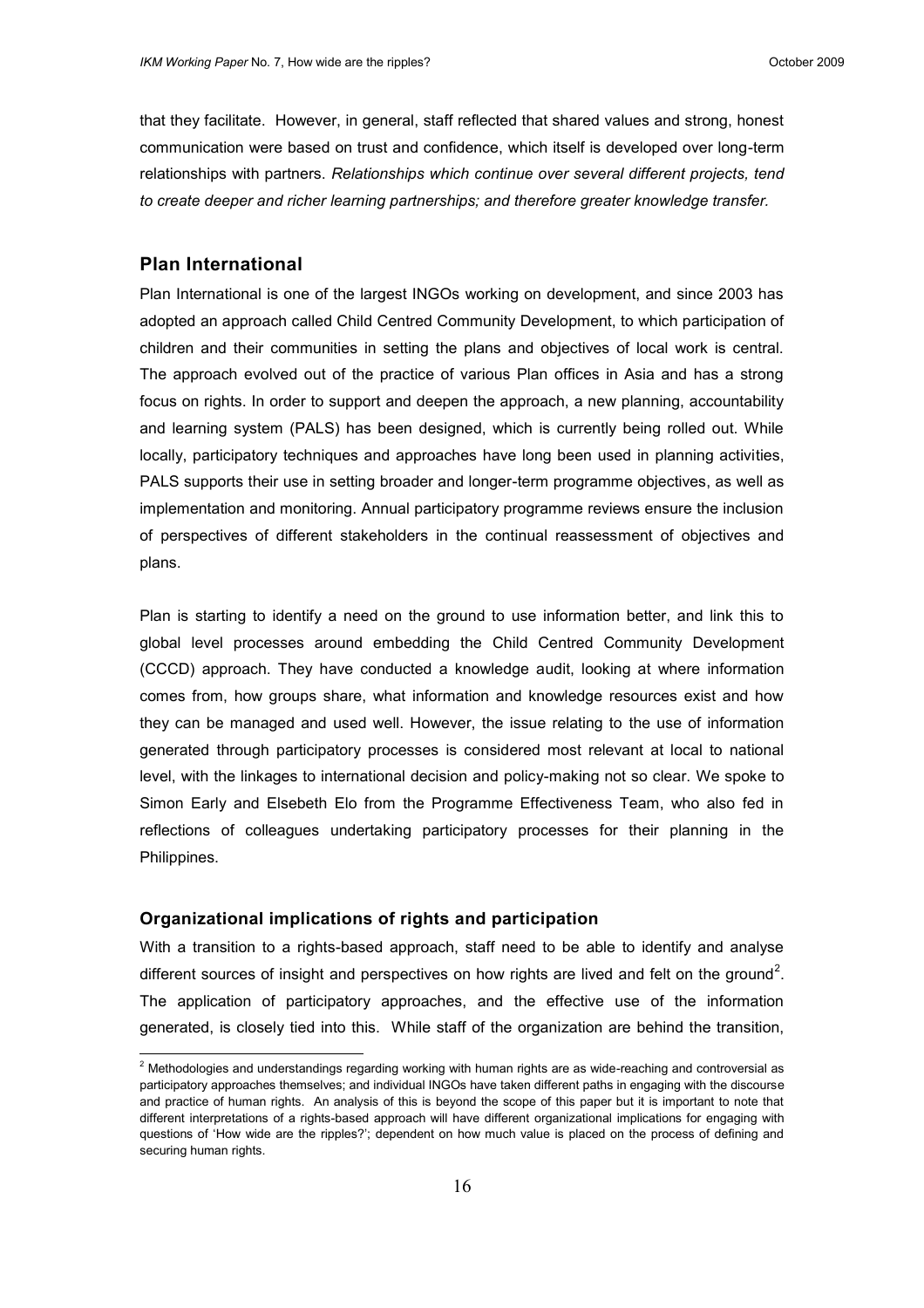they are sometimes unclear about what needs to be done differently and how. This requires a lot of institutional support and resources, as often the people who are required to do it have not been hired with that in mind, and issues such as the value given to personal knowledge, and the tyranny of deadlines, can affect how well information from communities is managed and used. Internationally, the organization is committed to building strategies and policies based on "evidence". *It would be interesting to consider to what extent the information generated by grassroots participatory exercises is, or could be, considered reliable or robust evidence, and for what purposes*.

# <span id="page-16-0"></span>**Capacity to consolidate and analyse data**

Plan Philippines is one of the first country programmes to adopt the PALS system, and is currently developing a new strategy and long-term plan. The Planning, Accountability and Learning System (PALS) requires that this be based on an analysis of the local context and situation in communities from a child-rights perspective. Staff from the Philippines have collected data on the situation of child rights, and in particular education, through engagement with many different stakeholder groups including government, service providers, schools and community groups. The discussions were based on focused questions and provided a lot of relevant information which fed into a national workshop to set country objectives and strategies, and was fed back into local level planning.

However, the information collected has not yet been used beyond the original purpose, but has remained in the programme unit of the national office. Pressure to develop the situation analysis and strategy meant that insufficient time was available to properly consolidate the information and there is still not a full overview of what is there. Plan Philippines staff do view this wealth of information as a resource that could be drawn on to inform other types of decisions and processes, but it is so broad that it is difficult to know how to manage and use it well. The current plan is to review the information more comprehensively and explore how it could be used for learning, to share with stakeholders, improve analysis and evidence-based practice, and for use in decision-making. However, there is no clear link between national data and information and international level processes.

To make sense of this information requires capacity and time for good data analysis. This is a skilled job, but easier when data is destined to inform a particular process, such as the country office"s objectives, strategy or plans. In order to be stored and made available to other processes or areas this capacity needs to be intentionally built and valued. *The programmes need to work out how the information can be structured as a proper knowledge*  asset. Awareness of the need for this type of analytical capacity is strong at local and country *level and this has been part of the discussions surrounding the implementation of PALS. It is*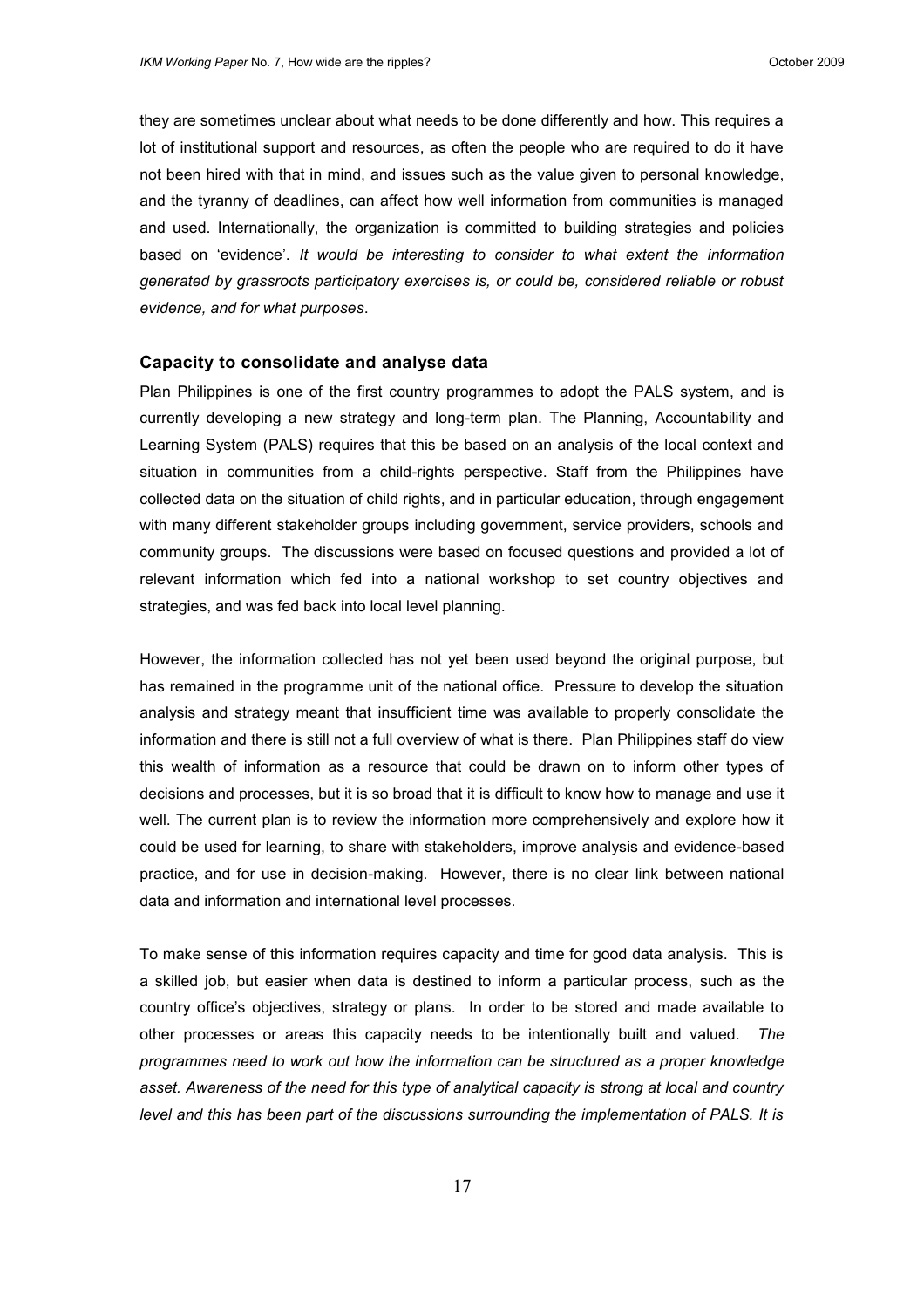*an issue of training and performance management as well as recruitment, and it is important that this is also recognized to be a worthwhile investment by the wider organization.*

#### <span id="page-17-0"></span>**Concern**

Concern is an international development NGO based in Ireland. We spoke to Robyn Wilford, from Concern"s Policy Evaluation and Development Directorate, who shared the experience of developing and piloting Listen First, a pilot project to develop systematic ways to manage downward accountability. Listen First intends to enable communities to systematically feedback on how accountable Concern is to them, and how satisfied they are with the work. It emerged from a research project, which involved over 500 people in exploring how downwards accountability is perceived and conducted in development, and in developing, piloting and refining the practical tools. The tools focus on working with NGO staff to develop strong relationships and dialogue with the communities and partners with whom they work.

The Listen First Framework focuses on four principles at the heart of listening and accountability: public availability of information; participation in decision-making; listening; and staff behaviour and relationships. By reflecting on these areas, and inviting communities, partners and groups to give structured feedback, it is anticipated that the NGO can improve its effectiveness as well as its accountability. The approach also emphasizes the importance of developing quantifiable and comparable data, as well as qualitative feedback. The research on the framework found that having a standardised tool does allow building of shared understanding and facilitate learning, but also identified challenges in contextualising and applying generic frameworks*. It was also found that comparable quantified results from different projects and processes can provide robust data and rich insights which can be useful to inform wider debate in the organization, suggesting strong linkages to the our work.*

#### <span id="page-17-1"></span>**Skills and attitudes**

Although staff and communities indicated that they found the experience, and the framework, helpful and relevant, it was very challenging. Listening is a skill, and unequal power relations between NGOs and community members, or even partners, can be difficult to overcome, requiring a high level of skill in facilitation. The Listen First research report noted a lot of learning on the pitfalls and nuances of facilitating participatory processes which acknowledge diversity in communities and groups.

The issues we had identified of dual accountabilities and conflicting reporting requirements were also brought up as challenges to the process. With *Concern suggesting that the most important factors for improving this accountability were the attitudes of field staff and managers. This includes the belief in the right and ability of local people to contribute*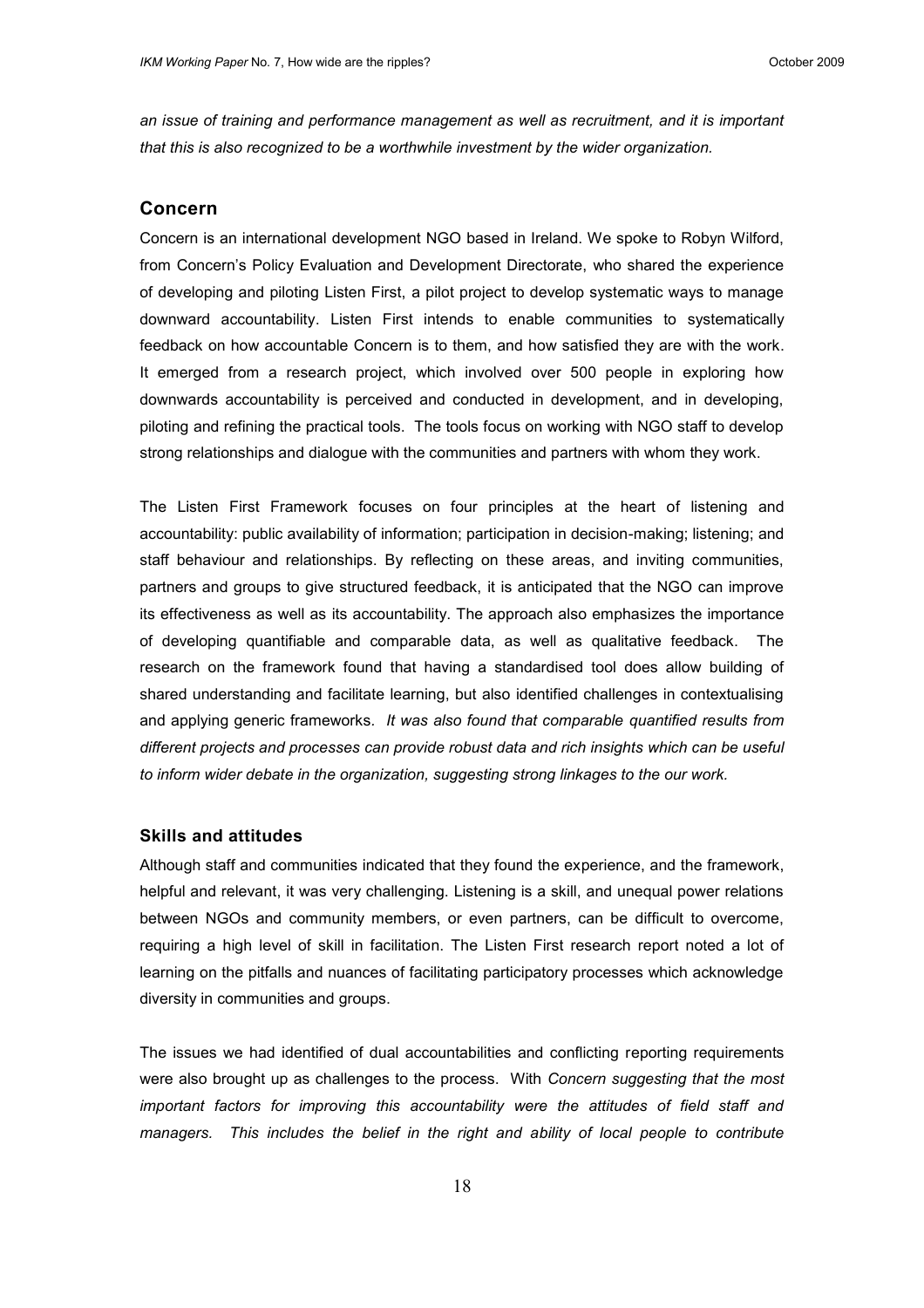*meaningfully to decision-making and a respect for their views, as well as flexibility and openness in planning in order to allow for appropriate responses to the feedback received.* 

#### <span id="page-18-0"></span>**Politics and power**

Concern"s research and the Listen First framework recognize that downward accountability is a deep and sensitive process, which involves challenging and transforming power relations and influence over decision-making. While they state that "[*downward accountability] is widely seen as one of the foundation stones of effective NGO work*", they also point out that managers had no incentive to prioritize it, were not accountable for making sure it happened, and that in reality downwards accountability was often actually in conflict with other priorities and more centralized decision-making processes. *The report from Concern's research recommends that relationships between head office and field offices, and between field staff and partners, need to actively model and reward downward accountability, and prioritize listening and responsive behaviour.*

This work also showed that the NGO staff were "*more comfortable considering partners' downward accountability than their own*." This implies that there is more to downward accountability than just listening. There is also the issue of how we respond to criticism and feedback. And this is especially true considering the pressures that NGOs face of internal systems and procedures for planning and reporting, which can make it very difficult to change direction. International NGOs such as Concern are very aware of the need to strengthen downward accountability through systems and structures to elicit the opinions and perspectives of communities and stakeholders. *However, the actual political and organizational implications are very far reaching. It will take a significant amount of political will, and organizational flexibility, to be able to follow this through to its logical conclusion.*

#### <span id="page-18-1"></span>**Panos**

Panos promotes the participation of poor and marginalized people in national and international development debates through media and communication projects. They work in an international network to ensure that information is used more effectively to foster debate, pluralism and democracy. As such, the questions of this research are central to the purpose of Panos. We spoke to Siobhan Warrington, head of their Oral Testimony Programme, who questioned whether the information and perspectives which Panos generates, collects or puts out there, could be used more effectively for their own learning and to inform their internal decision-making processes. Panos are intending to spend more time considering the reflection questions (Box 1) to explore exactly how, and what sort of knowledge might be relevant for their own organizational learning. The notes shared here are drawn from our initial conversation and form the basis of their further work and analysis; and illustrate a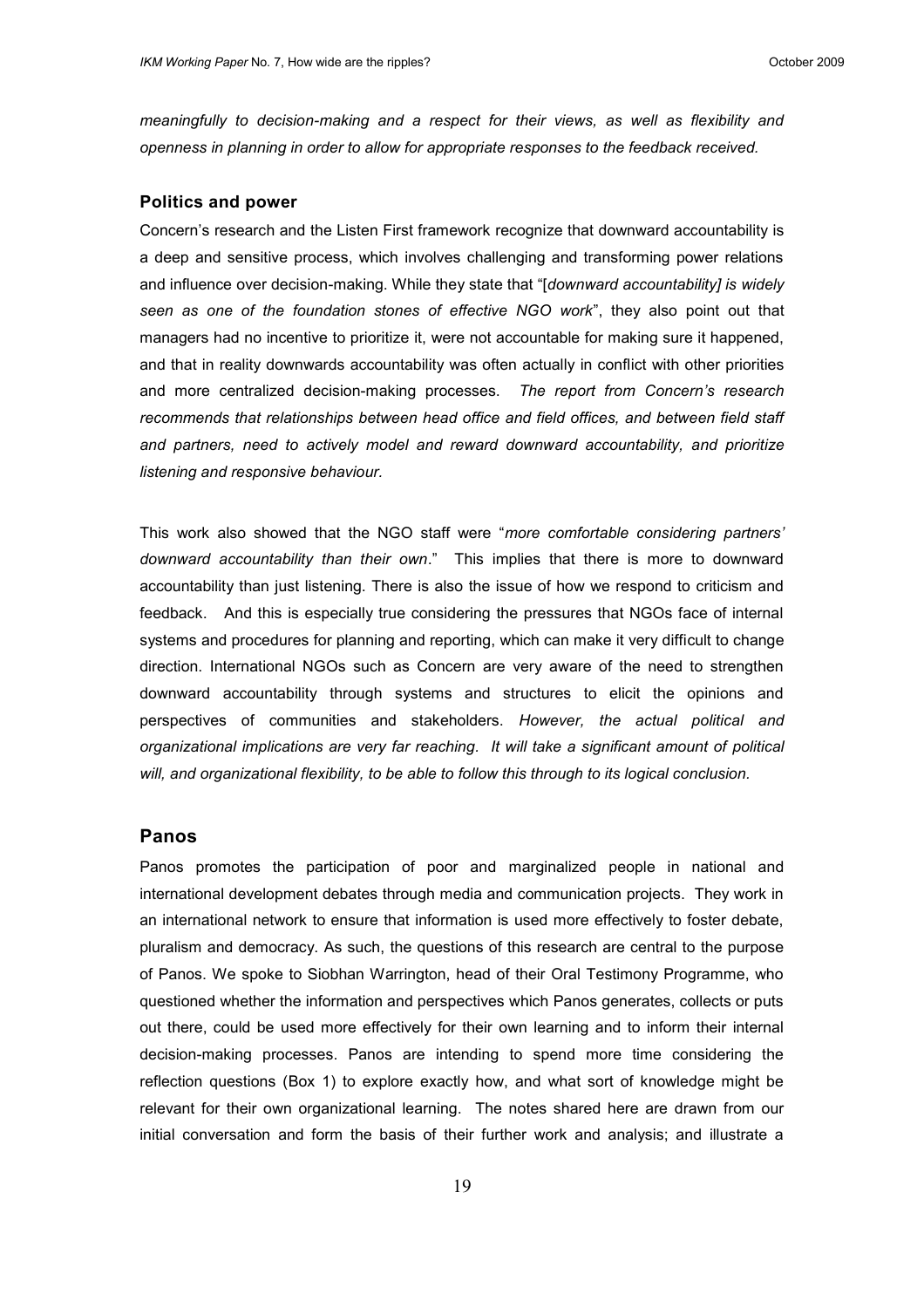specific product which links grassroots knowledge to wider development discourse and specific debates.

#### <span id="page-19-0"></span>**The potential of oral testimonies to broaden organizational knowledge**

Panos have been supporting the production of oral testimonies as high quality information outputs for local, national and international audiences for a number of years. For example, recent work has aimed to amplify the voices of women living with HIV and AIDS into national, regional and international coverage and debates. The processes of capacity building, listening, and of developing, telling and capturing the testimonies, are important in themselves. But the outputs are also designed to strengthen the diversity of perspectives on development issues in the media. Underlying the oral testimony work is the question of what information, perspectives or opinions are valid in national or high-level debates.

Oral testimony work attempts to elevate marginalized voices of people with direct experience of development issues into the media, and to be taken seriously in policy debates. An evaluation of the oral testimony work by partners in Pakistan asked: "How do we know that our voices will be taken seriously?" This illustrates that engagement with people to tell their stories, or supply their opinions, knowledge or insights, implies a level of accountability and responsibility to influence the way this is perceived and used, to ensure that they can be taken seriously. Panos has been working on this, integrating oral testimony methodologies into the media toolkit they produce, developing dramas from community discussions, and developing plans to increase the reach of the testimonies, including the academic audience.

However, the potential for systematic use of the knowledge contained in Panos" stock of oral testimonies to inform the organization"s own planning, outputs and strategies has been largely overlooked. There is the will in the organization to look at ways of encouraging this to happen. A step towards this will be to make the oral testimony and voices more accessible throughout the organization by mapping them and providing information about their location, the issues covered and partners. This would also enable people throughout the organization to make use of the relationships generated through the oral testimony work, as well as the outputs.

#### <span id="page-19-1"></span>**Issues emerging**

While the case studies and reflections gathered have underpinned the relevance of the research topic, throughout our research process the focus has also been refined. We began the research to look at whether the output of participatory processes was as widely and well used as it could be in international development NGOs. Throughout our discussions and analysis we began to realise that by participatory processes we were all talking about engagement with stakeholders at the grassroots, albeit implicitly, and that the crux of the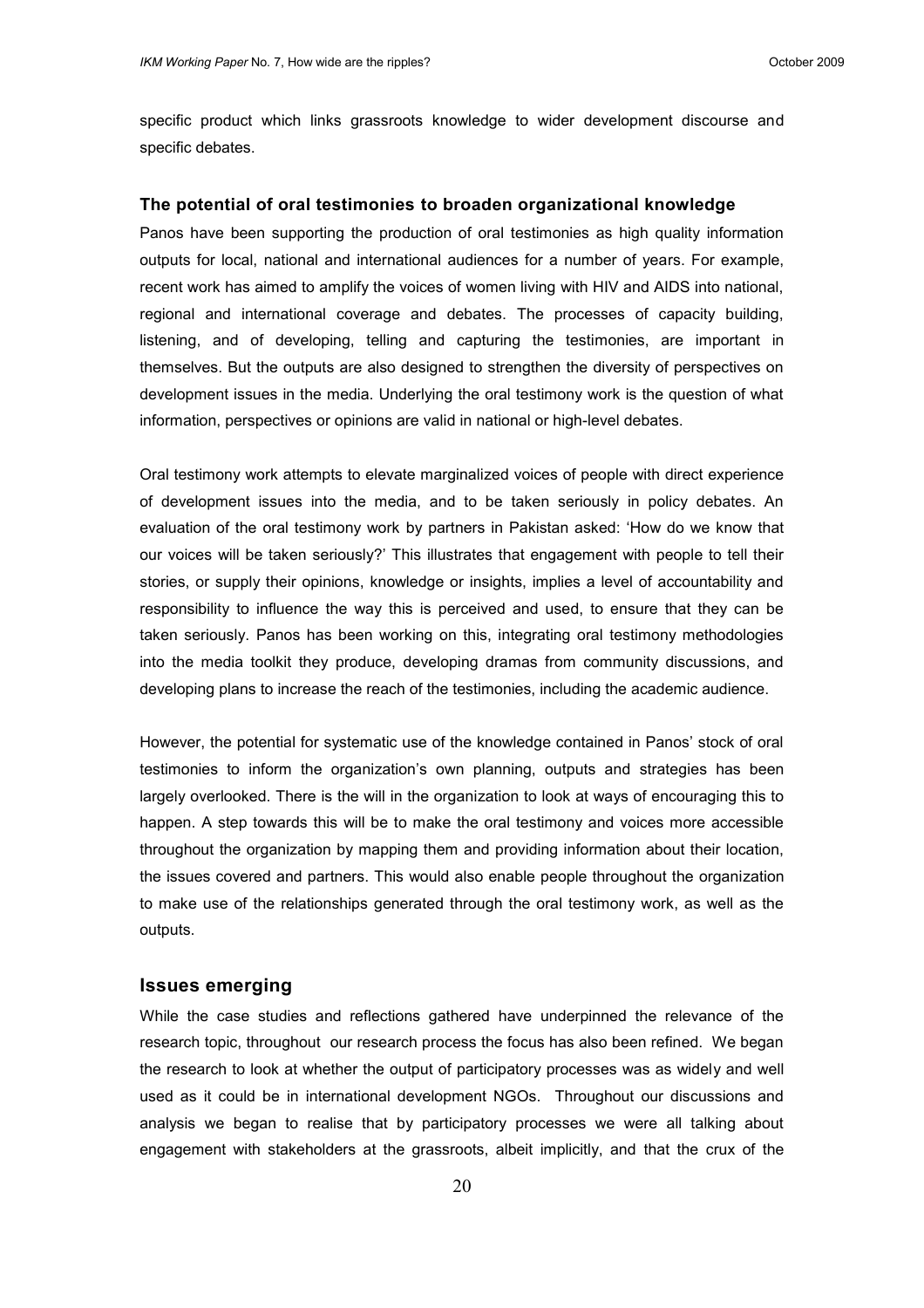issue was the extent to which those receiving development assistance actually influence the thinking and decision-making of the international NGOs working to serve them. So perhaps the most fundamental question underpinning the whole of this research, and future explorations of the issues, could be:

*How can, or should, grassroots voices systematically feed into the knowledge used within international development organizations - for identifying issues and messages, for planning and policy-making, to understand impact etc.?*

And, of course:

#### *What learning and examples are there of ways of how to make this happen?*

Much of the analysis we began with was reconfirmed by the research and reflection process. Some issues emerged strongly throughout all of the different experiences, such as the tensions between organizational processes and requirements and the space needed to respond to opportunities, criticisms or insights coming from the grassroots. Some practical issues also emerged, including a strong emphasis on capacity and skills, especially at the grassroots, as well as the systems and behaviours necessary to ensure good flows of relevant information.

#### <span id="page-20-0"></span>**Making ripples in different pools**

One recurring theme was that of context. The experiences shared by people working at national level showed that there is an awareness of the value of the data generated through grassroots participatory engagement, although the nature and extent of its use varied. In the Listen First research carried out by Concern, and in reflections from Plan Philippines and ActionAid Brazil, there were examples of national staff integrating grassroots perspectives in their work, or at least being influenced by them.

Personal proximity to the source of the data or information certainly makes recognizing and using it a lot easier, although there are still skills in identification, analysis and management of information which are key to good practice. It can be difficult to consolidate and analyse information from grassroots processes in a way to make it systematically available and useful to national decision-making, planning and reporting. But personal experience and informal communication help to ensure that this information is recognized and used. Where there is commitment to participatory principles, and vertical and horizontal sharing of learning are **intentionally promoted**, such as in the case of ActionAid Brazil, voices and ideas from the grassroots can be much more influential.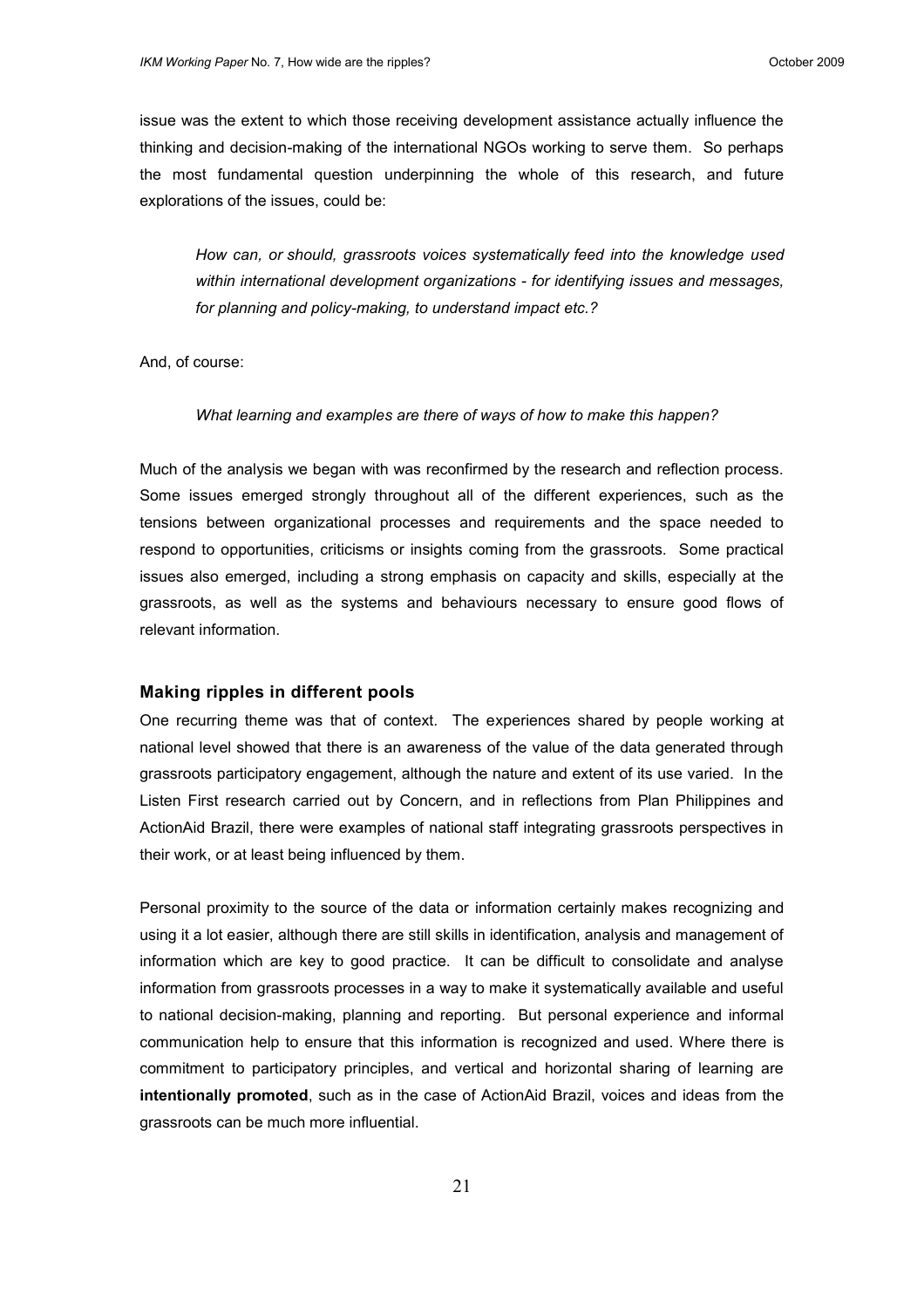However, the gap between the national context and international structures is much more difficult for this type of information to overcome. Apart from the lack of personal experience and proximity, which enables the transformation of information into learning, and the difference in context and applicability, there are practical and ethical issues of storage, transfer and access. Many of the organizations have to deal with a further complication, which came out clearly in the reflection with Healthlink: that much of their connection with the grassroots is mediated by partners. This means that they are not only dealing with different contexts, but different organizational structures, systems and values. This is one of the reasons Healthlink gave for their commitment to long-lasting partnerships, which go beyond the duration of specific projects to a wider vision of tackling poverty, and spending time to overcome the complex nature of such relationships.

Panos and ActionAid both gave interesting examples of participatory processes which are designed to produce information products to influence broader development thinking, including oral testimonies, qualitative scenarios and critical stories of change. However, during this process no examples have emerged of information generated by other participatory processes at the grassroots, needs assessments or evaluation processes for example, being packaged and fed into institutional knowledge management systems. In fact, rather than solutions or examples there were questions:

*What is, or could be, the value of information generated from community, local or national participatory processes to the wider, international organization?* 

And:

*How could information be made more widely available, accessible or influential? Is it in the form of raw data, or as packaged, analysed and focused information and communication products?*

#### <span id="page-21-0"></span>**Making it happen**

The reflections also brought to light the range of requirements, both in terms of organizational structures and individual capacity, in order to make information useful and influential. Often these skills are held by specialist communications staff, while those people who are facilitating, or exposed to, grassroots participatory processes are not necessarily expected or trained to consolidate and analyse the resulting data. Plan mentioned that a rights-based community development approach requires staff to know **not only how to listen to voices on the ground, but how to analyse and react** to these from a rights-based perspective, and they pointed out that this requires investment in training and support.

The research by Concern suggested that **listening to people at the grassroots needs to be prioritised, and rewarded**, in order for it to happen systematically. This is linked to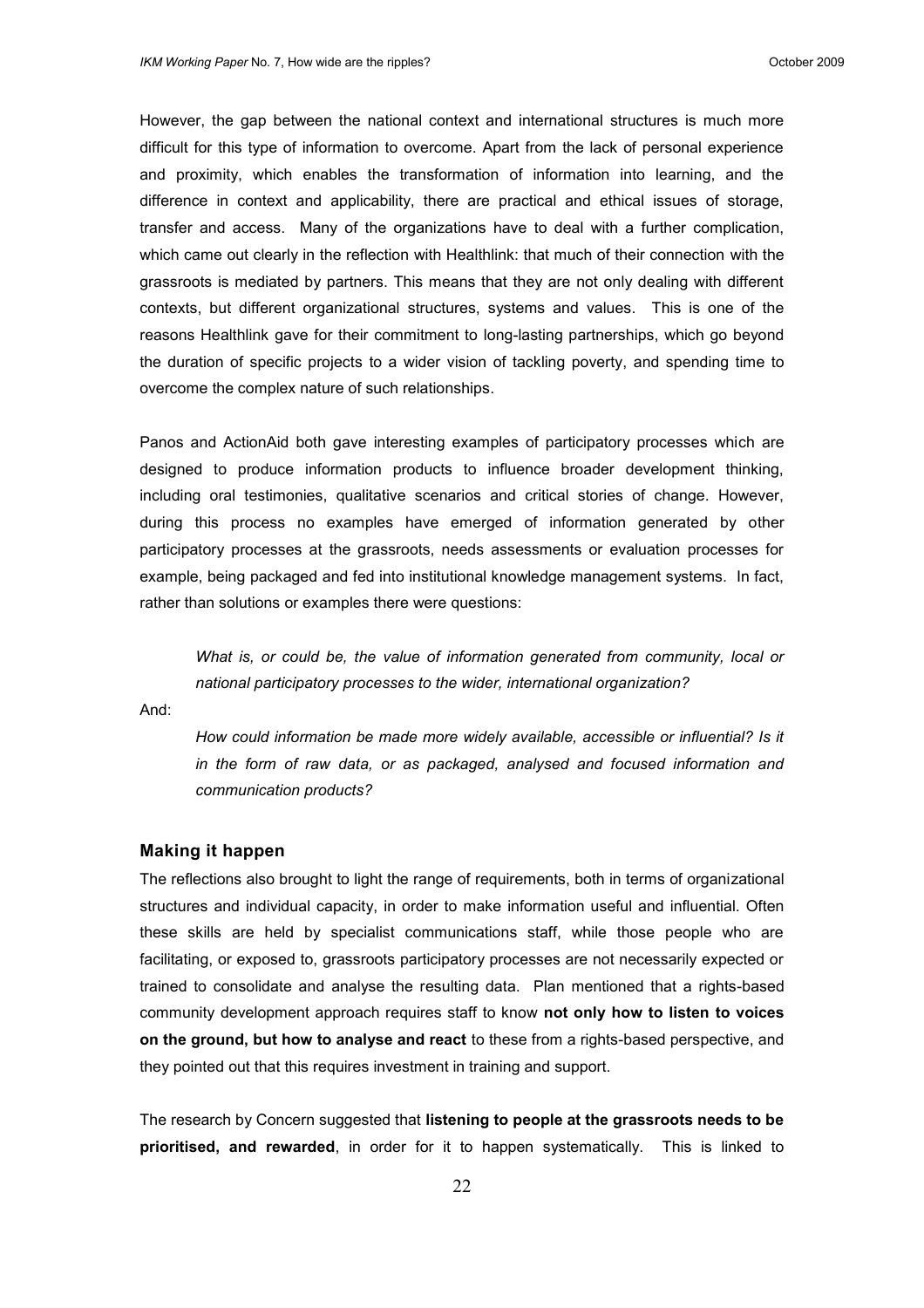awareness of the important role of senior management: in backing others to strengthen the flow and influence of voices from the grassroots, providing the systems and structures and allowing for flexibility and timeliness in response; but also in accepting the challenge this makes to the power and influence of their own voices and opinions. The ActionAid Knowledge Initiative reflection highlighted the importance of **intentionality**: that these types of changes in the flow and direction of information need to be planned and supported. Plan Philippines also noted that in order to turn all of the interviews and workshops held to elicit opinions into a useful knowledge asset they needed not only skills in analysis, but **time.** And Healthlink emphasized how it is not enough for the INGOs to promote this in their own work but all these initiatives need to be reinforced and translated through partnerships. **Again, this is a question of prioritisation, and of attitudes.** 

There is also the key issue of how different organisations deal with and respond to information and knowledge that does not fit neatly within their organizational priorities. Where the framing of the participatory work is tightly focused on a specific topic, for example health management, it is likely to generate information most relevant to this topic. However, increasingly INGOs are broadening their participatory practice to facilitate discussion on a whole range of issues, for example looking at gender relations or governance. Here the content of the discussion is likely to touch on a wide range of development issues, some of which do not fit with current organizational expertise or priorities. The question here is:

# *To what extent should we expect organizations to respond to, or manage information on the range of issues that go beyond their central mission?*

Which inevitably gives rise to a discussion of the different types of partnership and organizational linkages which need to be developed to ensure fuller knowledge flows.

The issue also arose in discussions as to what kinds or sources of information are considered "robust", or could be considered to be "evidence" on which to base policies. Again, this is a question of values and attitudes as it can be argued that all information is subjective and context-specific. The reflection with Plan raised the question most clearly:

*What kinds of knowledge and perspectives are, and could be, considered reliable and useful evidence for organizational decision-making?* 

And this leads us to ask:

*How can we create a rigorous process to systematically feed more information from the grassroots into qualitative monitoring?* 

And: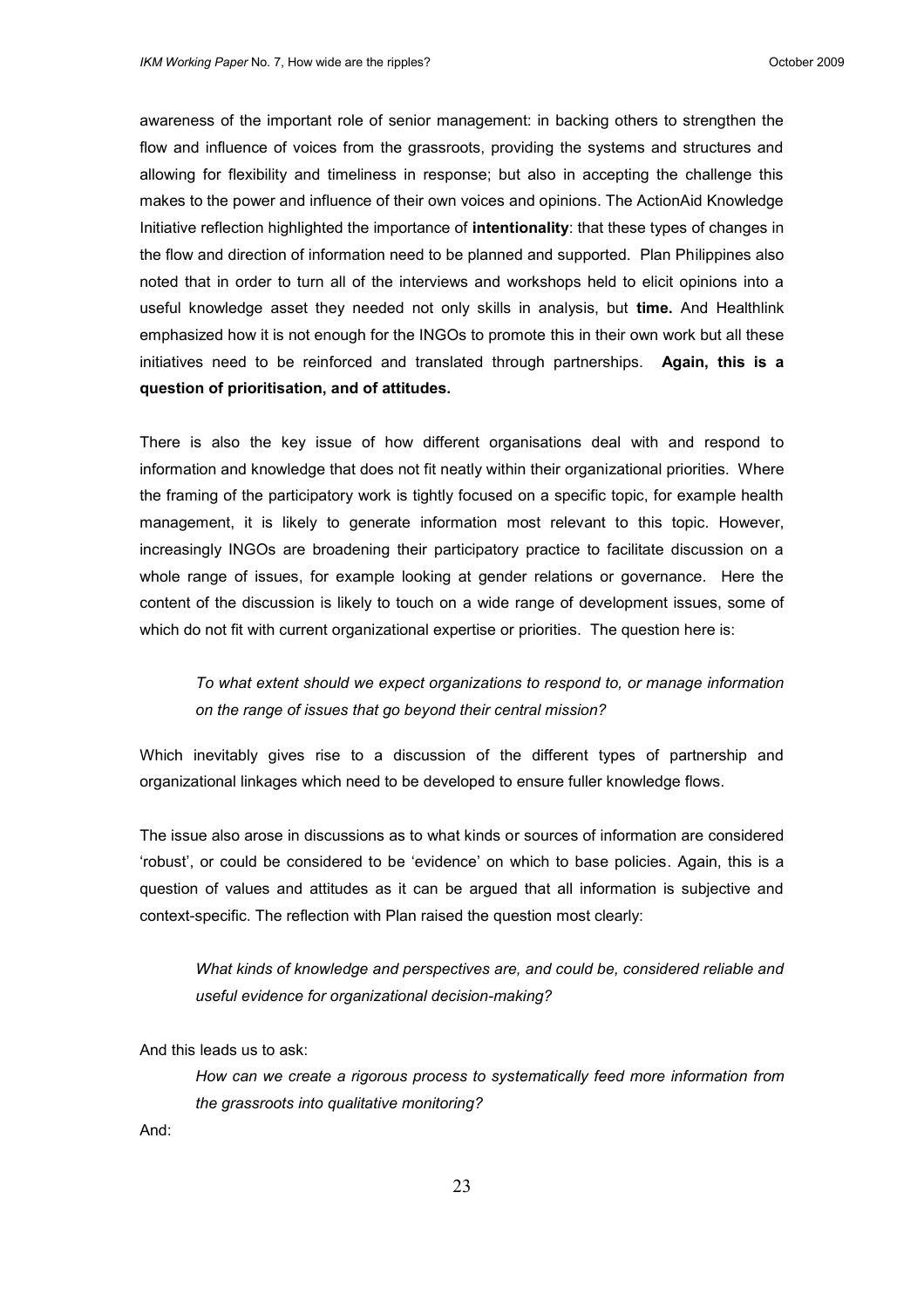*Does information generated through participatory methods require different methods for sharing, learning and accountability than other types of information or knowledge?*

#### <span id="page-23-0"></span>**Flexibility and openness**

There is a tension recurring throughout this paper, the case studies and the research in general. In general, international development NGOs are adopting more rights-based and bottom-up approaches to understanding and responding to development. And yet, so many of the structures and systems they employ strengthen or reinforce existing power relations, based on wealth and notions of scientific or expert knowledge. Many of the interviews and reflections brought up the extent of the organizational implications of taking bottom-up learning, or downwards accountability, or just listening to the grassroots, seriously. The extent of the implications are neatly captured in an article by Power et al, who state that accountability to the people requires organizations

"*to work for the liberation of those at the bottom by drawing its own sense of direction and priorities from this group ... to adapt their internal structure, systems, and culture to the complex and evolving struggles of those in poverty, including even the choice not to be 'developed'. ... to let go of the controls in community development*."

As the Listen First example from Concern shows, accountability and listening can not be oneoff, self-contained processes. They require changes in the way an organization works, where power is located and how it is exercised. This requires political will, and it is easy to see how getting those with power to give their full backing to challenges to that same decision- making power is fraught with difficulties and tensions. In the conversations with Plan and Concern, the issue of institutional support for accountability or bottom-up processes was highlighted. ActionAid and other organizations have attempted to deal with this by setting up whole organizational systems to infuse grassroots participation throughout learning, planning and reporting. Yet issues of capacity, and the question of power, can still weaken the effectiveness or depth of these processes in practice. This raises the question:

*Is there a difference between being informed about realities on the ground, but ultimately focused on accountability to donors, and being oriented towards downward accountability?*

*And:*

*(How) can you encourage the kind of culture and systems which respect grassroots perspectives on development, and on our work, without direct and complete support from senior managers?*

Or: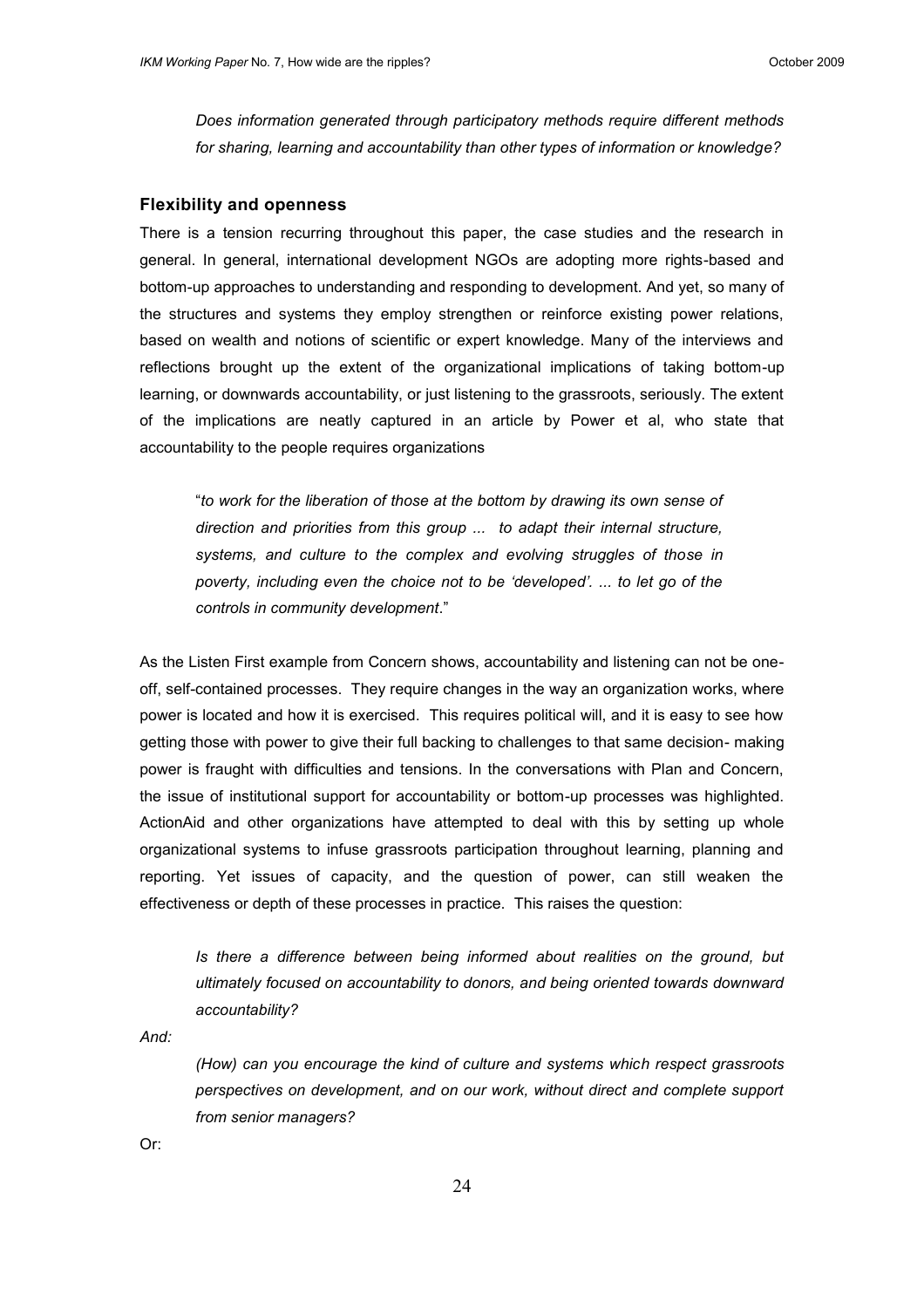*Is it unrealistic to try to change the culture and practice of a whole organization, made up of so many individuals and with such long histories and traditions? Is it perhaps more effective to provide constructive and useful alternatives to current models and practices?*

#### <span id="page-24-0"></span>**Finding practical solutions**

The research was intended to be practical and constructive. Everyone who works in international development is aware of challenges and tensions. Those of us who have been working on participatory approaches know how difficult it is to deal with power issues, to deepen and strengthen participation without alienating ourselves from our wider organization, and in particular the activists and pragmatists who just want to get on with solving problems. We have identified lots of challenges and issues which hinder the flow of information generated through participatory processes, and most of these are huge:

- How can a huge organization be managed so as to be flexible and responsive to people at the grassroots, while ensuring the confidence of donors that it is doing what it promised?
- How can people feel safe and secure enough to let go of their own power and the control of the situations they are managing?
- How can organizations create cultures which value different perspectives, and go against the huge tradition of western academic and expert knowledge?

We set ourselves the task at the beginning of this research not to dwell on the reasons why it cannot be done, but to identify the ways – small or large – in which people and organizations have been managing to promote the flow of information from grassroots participatory processes. Organizations such as ActionAid, Concern and Plan are to be commended for introducing structures which use routine participatory processes to systematically feed grassroots voices into their organizational processes of planning and evaluation. However, our discussions have suggested that, while these large organizational structures are necessary, they are not sufficient to change the culture and power of development knowledge, or to tackle the tension between accountability to donors, with its restrictions on flexibility in planning and responsiveness to what is being said on the ground. Furthermore, it was clear from the case studies that there is still a real problem of capacity for effective analysis, capturing and sharing of the outcomes of participatory processes. And this requires not only skills and time at the grassroots, but attention to recruitment criteria and performance management across the board.

The types of opportunities provided by systems such as ALPS and PALS need to be seized, and others need to be created, in order to make participatory processes transformative not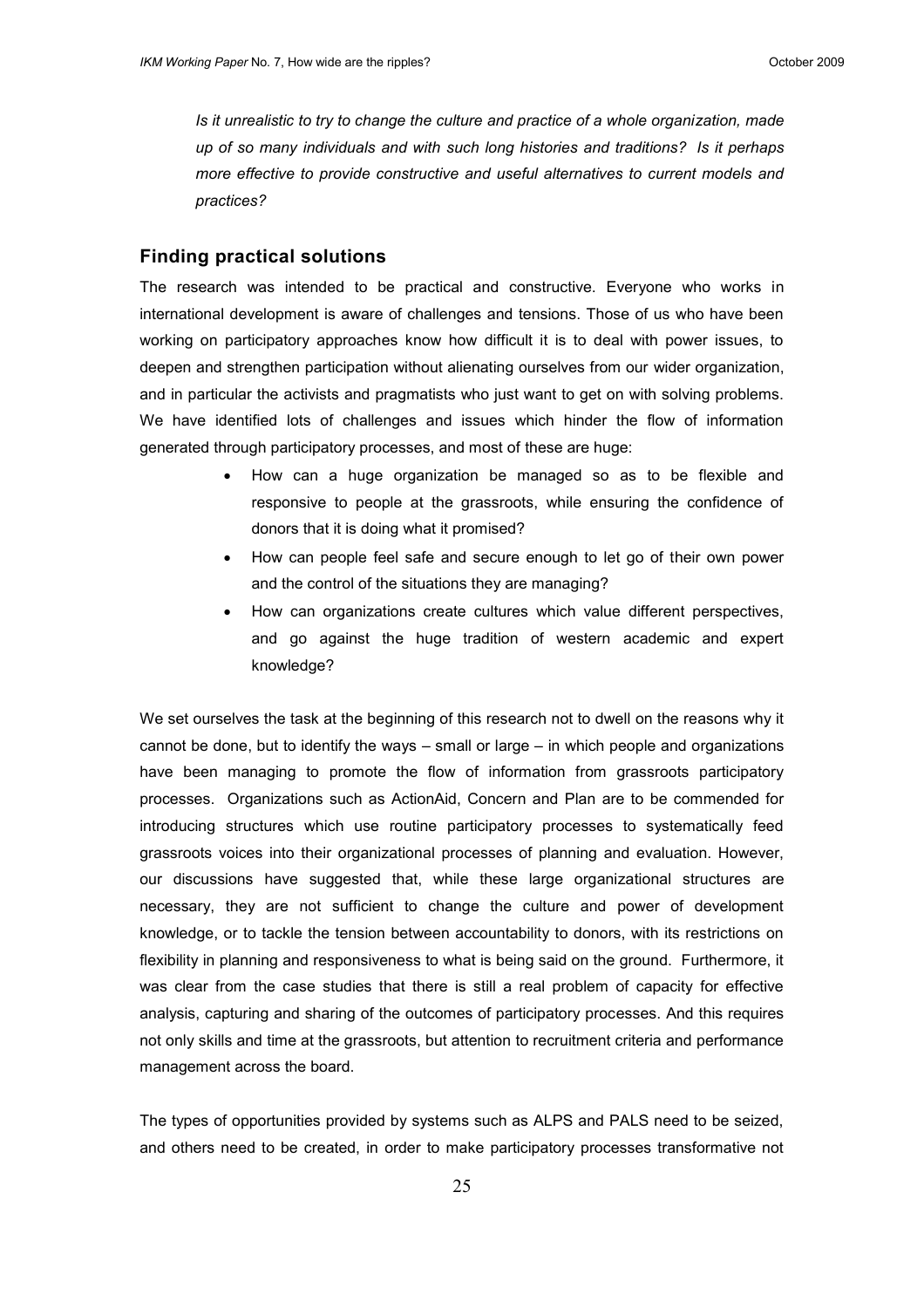only for those directly involved, but for those who are at the listening end too. The case studies suggest that the strategic use of products such as Panos' oral testimonies, or ActionAid"s critical stories or change and qualitative scenarios, could greatly increase the reach and scope of voices from the grassroots. This may require including dissemination strategies in the planning of participatory processes, and paying attention to the capacity of people managing these processes to write up the outcomes and share them strategically. This may be a constructive and realistic way of increasing the diversity of the body of development knowledge on which organizations and their staff base their plans, decisions and policies.

We hope to explore the issues and questions identified in this research further.

- What kinds of products and strategies can effectively increase and extend the flow of information generated by participatory processes?
- How can relationships between staff and managers, and organizations and donors, be transformed so as to afford more influence to the grassroots?
- What are the different knowledge management needs or issues for participatory processes, compared to other organizational information flows?
- What is an appropriate balance between responding to all knowledge generated through participatory processes and valuing organizational focus and priorities, and how can these decisions be made? and
- Do international development NGOs have a responsibility to facilitate the flow of information from the grassroots into wider development debates?

<span id="page-25-0"></span>We hope that the reflection tools we developed as part of this research will continue to be helpful to organizations committed to strengthening the influence and use of information generated through participatory processes. Furthermore, we are continuing to work with the organizations who contributed experiences to develop their own reflections, and clarify the questions and share experiences on how to resolve some of these questions, and the bigger issues of culture and power which impede the effective use of this rich and valuable source of development knowledge.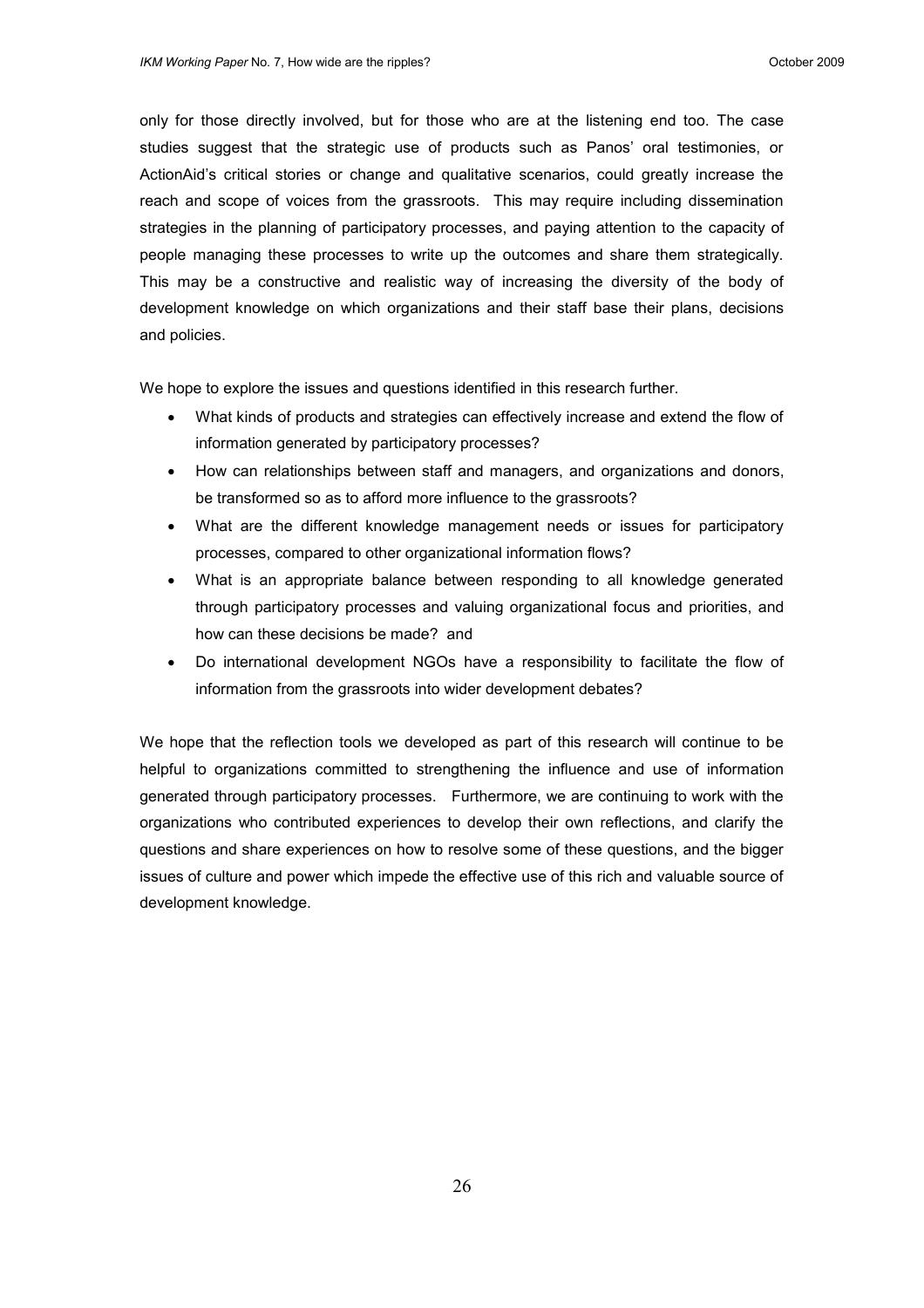# **References**

- Batliwala and Brown (2006) *Transnational civil society: An introduction.* Hartford CT: Kumarian Press.
- Brock and Pettit, 2007 *Springs of participation: Creating and evolving methods for participatory development.* Practical Action.
- Power and Maury (2002) Operationalising bottom-up learning in international NGOs: barriers and alternatives. In: *Development in Practice* 12.
- Ramalingam, Ben (2008) *Organisational learning for aid, and learning aid organisations*. ALNAP/complexity.org
- Ramirez and Quarry (2009) *Communication for another development: Listening before telling.* Zed Books.
- Reeler, Doug (2005) *Horizontal learning: Engaging freedom's possibilities.* [www.cdra.org.za.](http://www.cdra.org.za/)
- Thomas, Alan (2008) Whatever happened to reciprocity? Implications of donor emphasis on 'voice' and 'impact' as rationales for working with NGOs in development. In: *Can NGOs make a difference?* Anthony J. Bebbington, Sam Hickey and Diana C. Mitlin (Eds), Zed Books.
- Waisbord, Silvio (2008) *'The institutional challenges of participatory communication in international aid'*. In: *Social Identities* 14.
- Wallace, Tina (2006) *The Aid Chain* (with Lisa Bornstein and Jennifer Chapman) Practical Action Publishing.

# **Case Studies**

- **ActionAid:** Interview with Jorge Romano and Kate Carroll from the Knowledge Initiative. Thanks also to Samantha Hargreaves of the Impact Assessment and Shared Learning team for contributions.
- **Concern:** interview with Robyn Wilford from the Policy Evaluation and Development Directorate.
- **HealthLink:** one day reflection session with staff in London.
- **Panos:** telephone interview with Siobhan Warrington, of the Oral Testimony Programme.
- **Plan International:** interview with Elsebeth Elo and Simon Early from the programme effectiveness team, based on a reflection they held with Plan Philippines.

Other contributions came from a wide group of practitioners in international development and communications, with special thanks to: Antonella Mancini; Charles Dhewa, Ricardo Ramirez; Niels Keijzer and the Pelican network; Sofia Angidou of the Bond quality group; and Brendan Whitty of the accountability team at One World Trust.